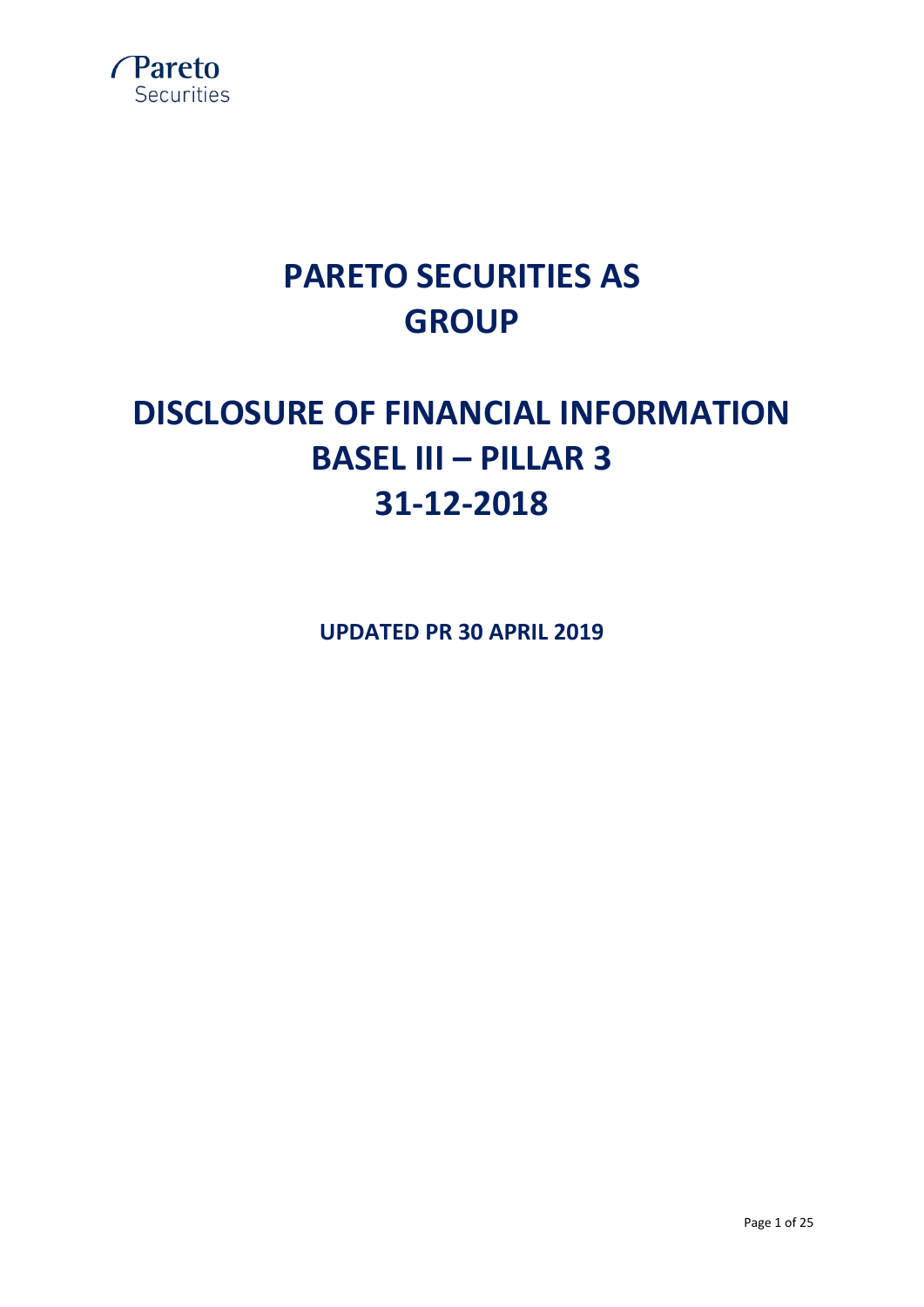# **Pareto**<br>Securities

# **Contents**

| 1. |                                                                                                   |
|----|---------------------------------------------------------------------------------------------------|
| 2. |                                                                                                   |
| 3. |                                                                                                   |
|    |                                                                                                   |
|    |                                                                                                   |
|    |                                                                                                   |
|    | 3.4 Limitations as to the transfer of capital or the repayment of debt between group companies 10 |
|    |                                                                                                   |
| 4. |                                                                                                   |
|    |                                                                                                   |
|    |                                                                                                   |
|    | 4.3 General information about credit risk and a specification of credit risk  13                  |
|    | 4.4 Specification of counterparty risk derivatives as per 31 December 2018  14                    |
| 5. |                                                                                                   |
| 6. |                                                                                                   |
| 7. |                                                                                                   |
|    |                                                                                                   |
|    | 7.2 Overview of the regulatory framework and assessment of internal capital under Pillar 2  17    |
|    |                                                                                                   |
| 8. |                                                                                                   |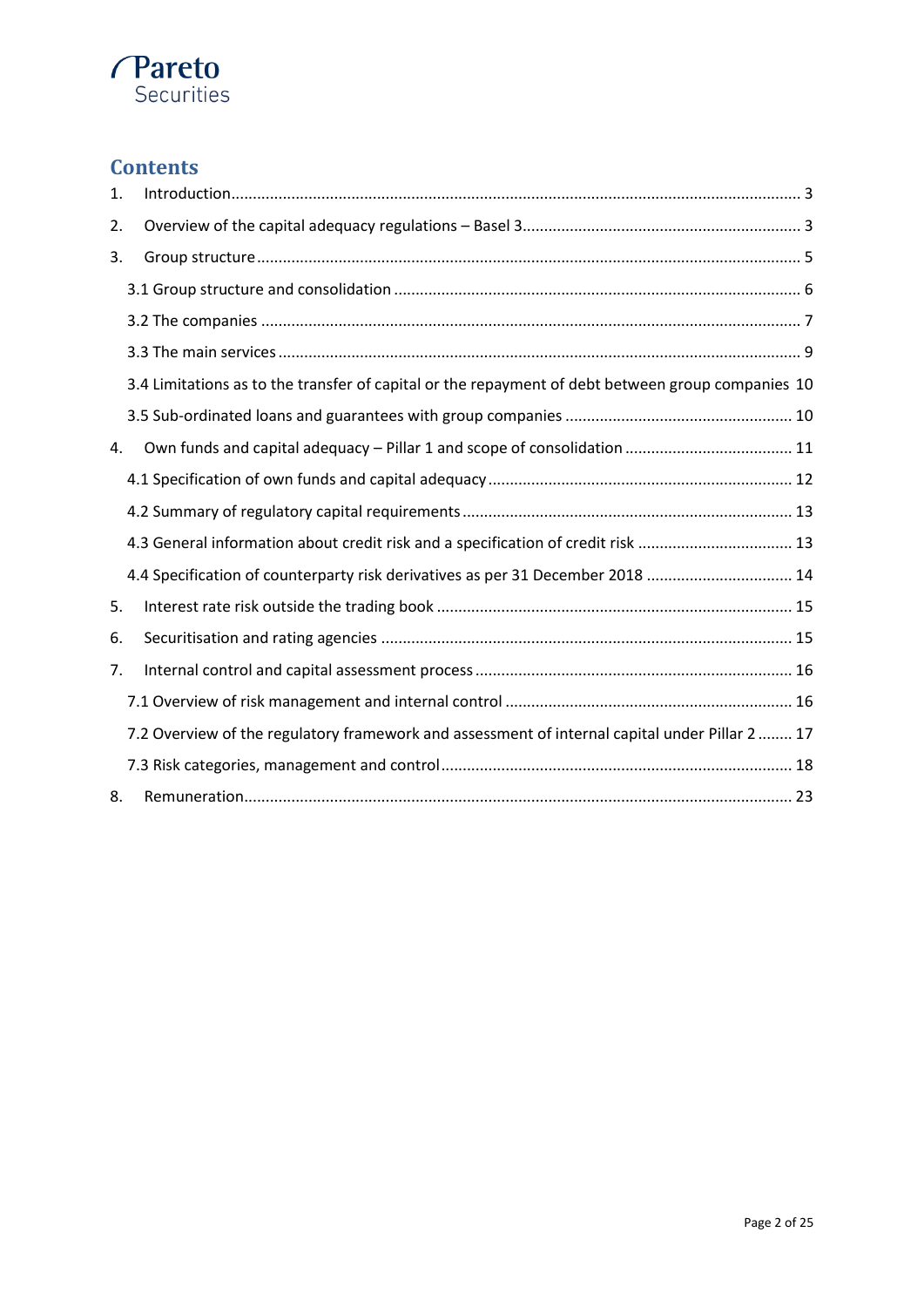

# <span id="page-2-0"></span>**1. Introduction**

Basel III, the Capital Requirements Regulation and Directive IV ('CRR' and 'CRD IV'), involving, inter alia, an obligation for Pareto Securities AS (the "Firm") with subsidiaries to disclose risk management objectives and policies, management of risks, the nature of risk reporting and risk measurement, and financial information concerning capital adequacy pursuant to the requirements under Pillar 3 of the Capital Adequacy Regulations. The articles 431 to 455 of the CRR specify the Pillar 3 requirements.

This Pillar 3 document describes the organisational structure and risk reporting of the Firm, as well as its policies and procedures for the management and control of risk. The approaches used for the calculation of credit risk, market risk and operational risk (Pillar 1) are described in the document. Furthermore, the report includes information about the Firm's internal capital- and liquidity adequacy process (Pillar 2). This report is intendent to complement the financial information and capital adequacy information found in the annual report available on the website; [http://paretosec.com/financial-information.php.](http://paretosec.com/financial-information.php)

This document is updated annually with data per year end. The information contained in the document has not been audited by the Firm's auditors, as this is not a requirement, and does not constitute any form of financial statement and must not be relied upon in making any judgement on the Firm.

The Firm regards information as material in disclosures if its omission or misstatement could change or influence the assessment or decision of a user relying on that information for the purpose of making economic decisions. If the Firm deems a certain disclosure to be immaterial, it may be omitted from this Statement.

# <span id="page-2-1"></span>**2. Overview of the capital adequacy regulations – Basel 3**

The objective of the capital adequacy regulations is to strengthen the stability of the financial system through:

- $\triangleright$  Risk-sensitive capital requirements
- $\triangleright$  Better risk management and control
- $\triangleright$  Closer supervision
- $\triangleright$  More information and transparency to the market

The capital adequacy regulations are made up of three pillars:

 $\triangleright$  Pillar 1:

Covers the calculation of risk weighted assets for credit- and counterparty risk, market risk and operational risk, capital buffers and minimum requirements as to own funds.

 $\triangleright$  Pillar 2:

The Firm's own internal capital adequacy assessment process ("ICAAP") which covers the consideration of whether additional capital is required over and above the Pillar 1 risk calculations, and the internal liquidity adequacy assessment process ("ILAAP") covering the Firm's liquidity and funding risk management framework.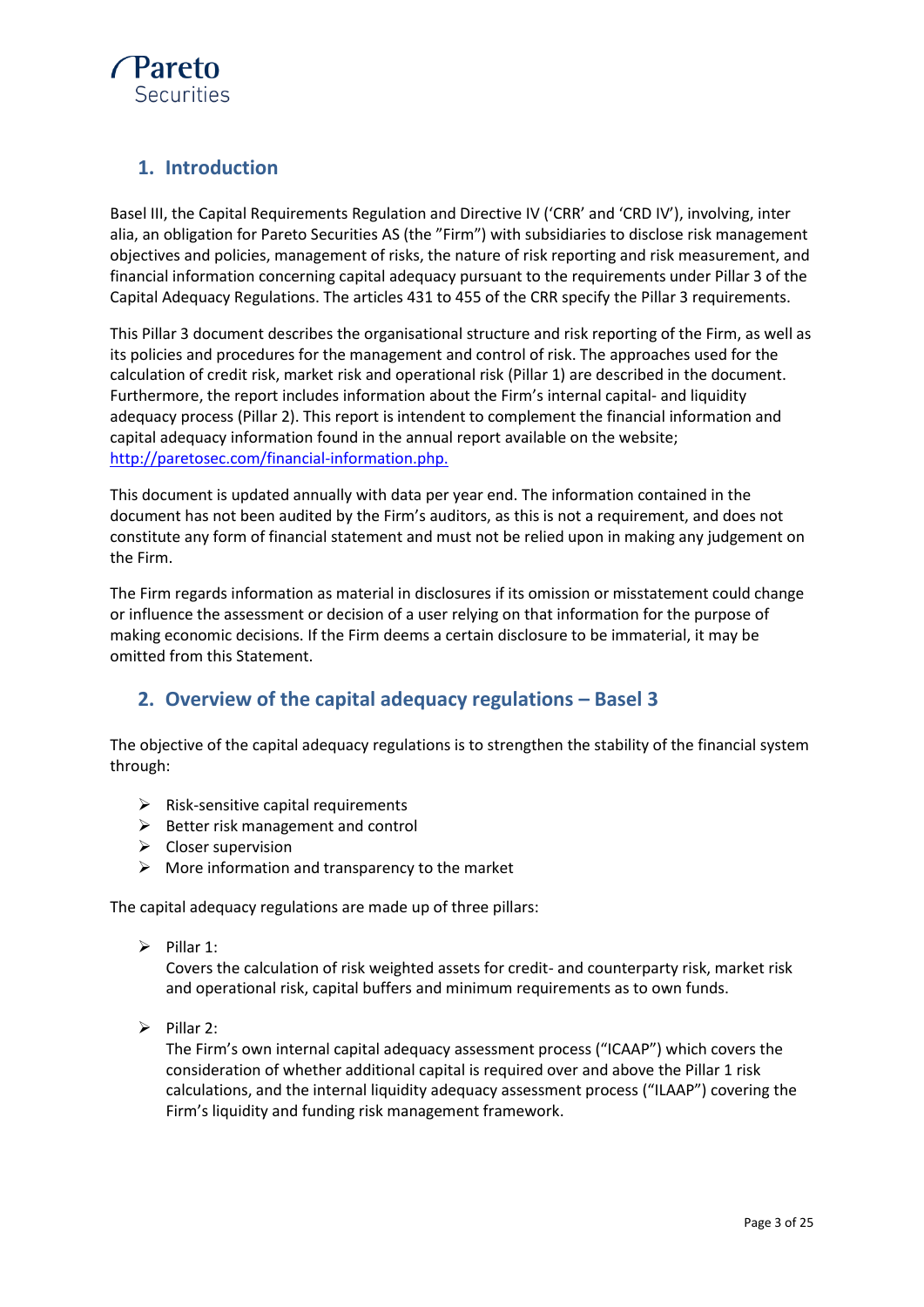

 $\triangleright$  Pillar 3:

Disclosure of information by firms and covers external communication of risk and capital information by financial institutions as specified in the Basel rules to promote transparency and good risk management.



# **Chart: Basel 3 – Overview of the pillars**

# **Market discipline**

*Pillar 1* addresses the regulatory minimum requirements as to capital adequacy. The overall calculation basis is the sum total of the calculation bases for credit risk, market risk and operational risk. The Firm uses the following approaches to determine the calculation basis.

*Credit risk - the standardised approach*:

The credit risk weighted assets calculation is based on an estimate of the Exposure at Default (EAD) and assesses capital requirements using standard industry-wide risk weightings based on a detailed classification of asset types.

- *Counterparty credit risk (CCR) derivatives – the mark to market method (MTM):* CCR arises from the risk that parties are unable to meet their future payment obligations under certain financial contracts such as derivatives. CCR differs from credit risk, above, in how the EAD is calculated and applies to traded exposures. It arises where a counterparty default may lead to losses of an uncertain nature as they are market driven and is the sum of the current market value of the instrument plus an add-on (dependent on Potential Future Exposure, or PFE) that accounts for the potential change in the value of the contract until a hypothetical default of the counterparty.
- *Credit valuation adjustment (CVA) - the standardised approach:* The CVA is the capital charge accounting for potential MTM losses due to the credit quality deterioration of a counterparty (that does not necessarily default). CVA is the difference between the value of a derivative contract with a risk-free counterparty and that of a contract with the actual counterparty. It is a complement to the counterparty credit risk charge, that accounts for the risk of outright default of a counterparty. As for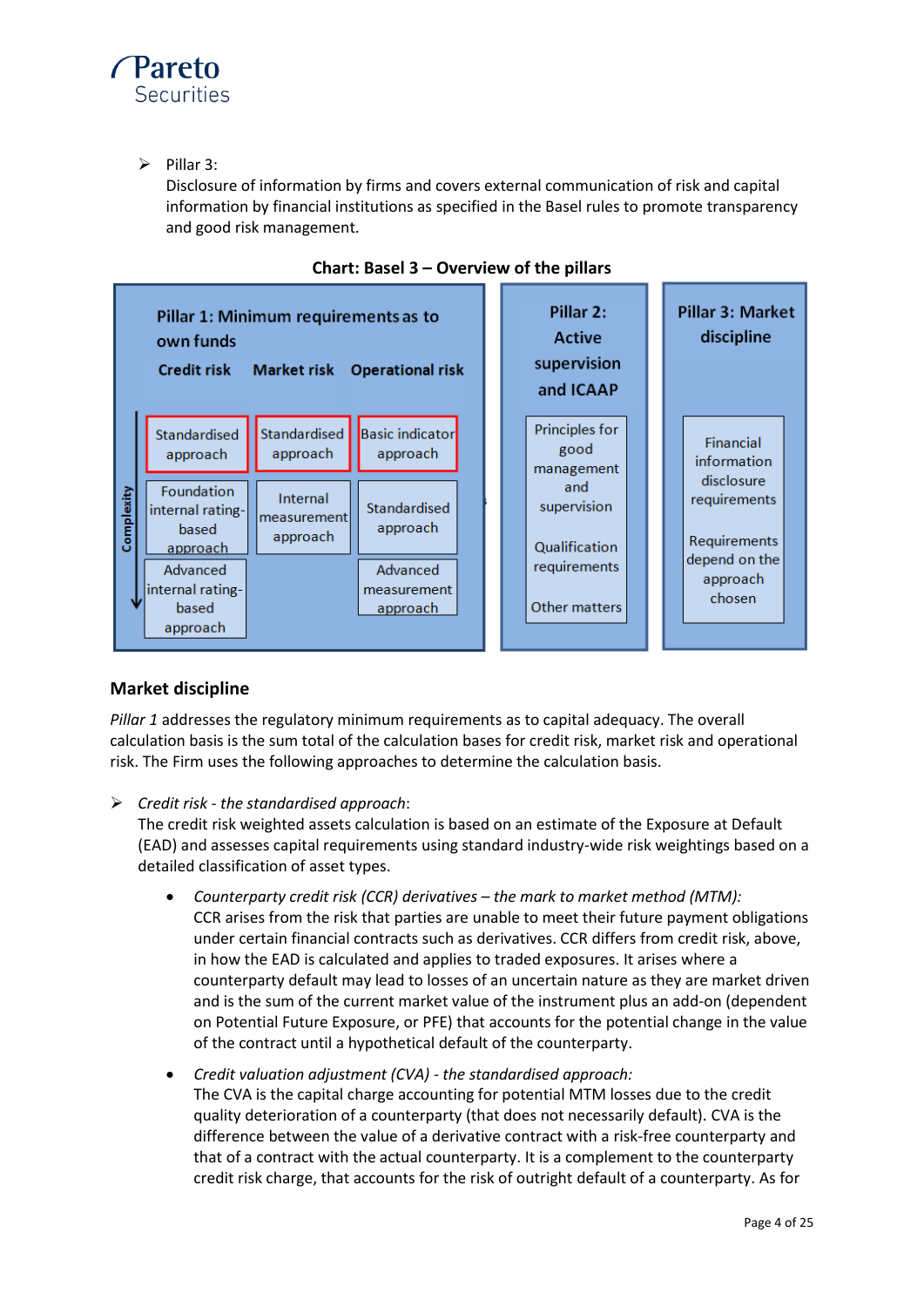

CCR, the standardised approach takes account of the external credit rating of each counterparty, and incorporates the effective maturity and EAD from the CCR calculation.

*Market risk - the standardised approach:*

Risk weighted assets calculations for market risk assess the losses from major movements in the prices of financial assets and liabilities. A calculation is prescribed that depends on the type of contract, the net position at portfolio level, and other inputs that are relevant to the position. For instance, for equity positions a general market risk component captures changes in the market, while specific market risk is calculated based on features of the specific security.

*Operational risk - the basic indicator approach:*

Capital set aside for operational risk is deemed to cover the losses or costs resulting from human factors, inadequate or failed internal processes and systems, external events as well as legal risk. To assess capital requirements for operational risk, the capital requirement is calculated as a percentage (15 %) of the income, averaged over the last three years.

*Pillar 2* addresses the requirements as to the Firm's own process for the assessment of risk and whether additional capital is required over and above the Pillar 1 risk calculations. This includes, *inter alia*, a process for the assessment of overall capital needs in view of the Firm's risk profile, liquidity risk and a strategy for maintaining the needed capital level. In addition, Pillar 2 sets out guidelines for the evaluation process of the supervisory authorities with regard to the Firm's capital and liquidity adequacy assessment process.

The purpose of *Pillar 3* is to contribute to increased market discipline through requirements as to the disclosure of information. The Firm shall publish information concerning its capital level, capital structure and risk exposure that enables the market to better evaluate its risk profile and capitalisation, as well as its risk management and controls. The Pillar 3 framework requires the disclosure of information that supports the determination of capital buffers.

The Firm is by regulation required to have capital in the form of two capital buffers<sup>1</sup> above the Pillar 2 requirement:

 $\triangleright$  Countercyclical Capital Buffer (CCyB):

CCyB aims to achieve the broader macroprudential goal of protecting the financial sector from periods of excess aggregate credit growth that have often been associated with the build-up of system-wide risk.

 $\triangleright$  Capital Conservation Buffer (CCB):

The capital conservation buffer is designed to ensure that the financial sector build up capital buffers outside periods of stress which can be drawn down as losses are incurred. The requirement is based on simple capital conservation rules designed to avoid breaches of minimum capital requirements.

# <span id="page-4-0"></span>**3. Group structure**

 $\overline{\phantom{a}}$ 

Pareto Securities is an investment firm under the supervision of the Financial Supervisory Authority of Norway. Pareto Securities with subsidiaries is 66,7 % owned by the parent company Pareto AS, which is 100 % owned (directly and indirectly) by Svein Støle (Norwegian private person). The main

 $^1$  Under Norwegian law, the CCyB and CCB are 2 % and 2.5 % of the risk weighted exposure amount calculated under Pillar 1. The Firm is currently exempted from the capital buffer the requirements.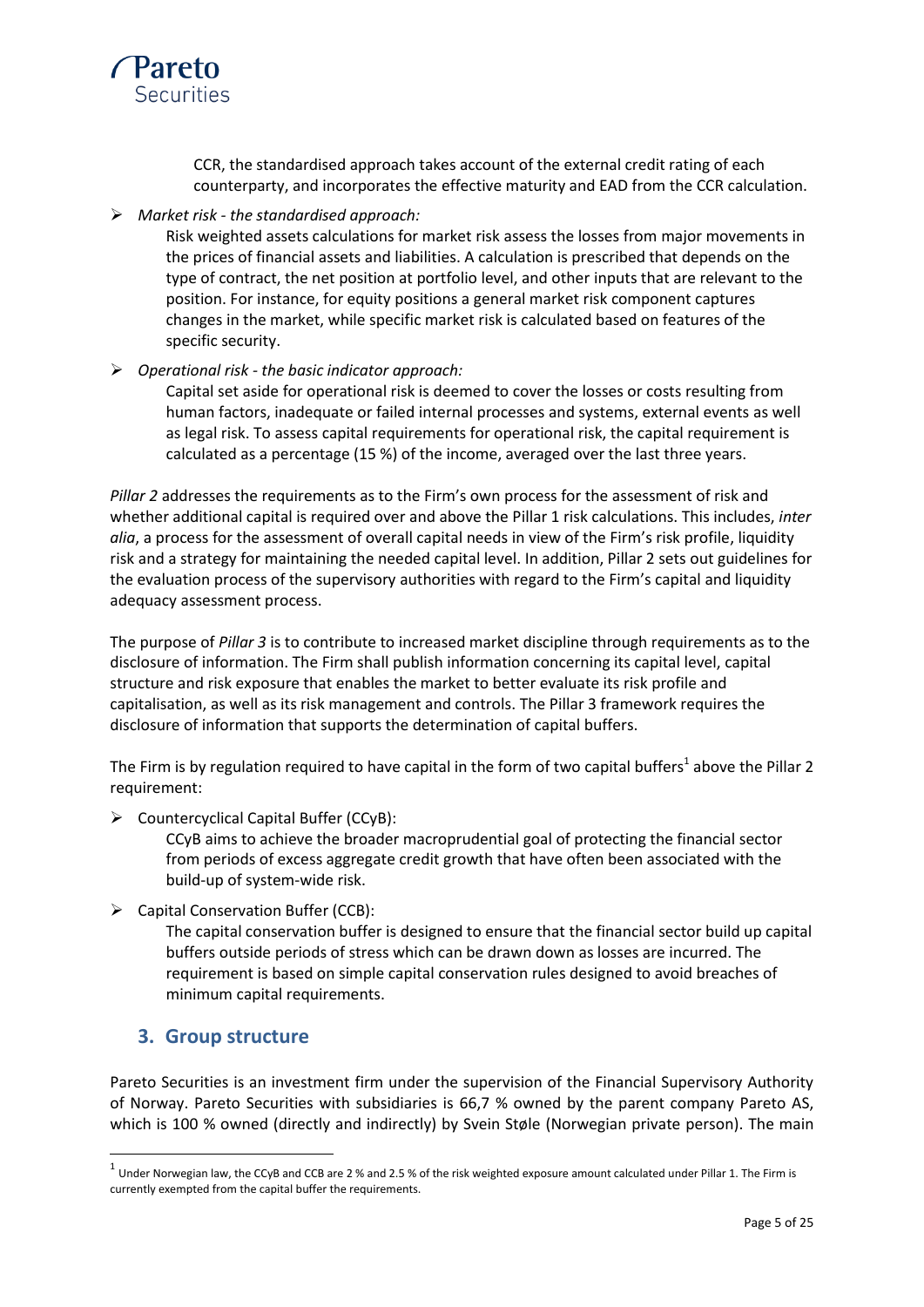

focus of the Firm is broking of equity and bonds, Investment Banking and analysis. The ownership and company structure is presented in the chart below:



#### **Chart: The corporate structure of Pareto Securities AS per December 2018**

The group companies are 100% owned unless otherwise stated. Blue companies are regulated by Finanstilsynet (NOR-FSA), Dark grey companies are regulated by the FSA in the company's home country. In addition Pareto Securities AS holds 75 % of North Atlantic Seafood Forum AS and 100 % of Pareto **Investorservice AS.** 

#### <span id="page-5-0"></span>3.1 Group structure and consolidation

Investments in subsidiaries are measured at acquisition cost in the company's financial statement. If impairments are not expected to be temporary, write-downs to fair value will be carried out. Foreign branches are incorporated in the parent company's financial statements based on the same principles as other branches of the company. The acquisition cost of shares in subsidiaries are in the group accounts eliminated against the equity of the subsidiary at the date of establishment. The earnings of subsidiaries and associated companies are recognised by using the equity approach. Internal transactions between the companies as well as receivables and payables per 31 December, are eliminated in the consolidated financial statements.

Foreign exchange loss and gains from translation of foreign subsidiaries, and from hedging, is recorded to equity. See note 14 in the annual report.

The Firm divested the joint venture Pareto Holding GmbH (50 %) in 2018. Pareto Holding GmbH is not material in terms of revenues or capital requirements of the Firm.

The Firm, acting through its Frankfurt branch, has purchased the non-banking business of equinet Bank AG. The business purchase includes (a) moveable and intangible assets, securities as well as information technology, (b) agreements and (c) 79 employment contracts. Closing of the transaction took place 1 December 2018. Operating revenues for equinet Bank AG was EURm 18,6 for 2017 and EURm 10,6 for 2018.

In January 2019, subsidiary Pareto Securities AB acquired Aktieinvest FK AB ("Aktieinvest"). Aktieinvest is supervised by the Swedish Financial Supervisory Authority and is authorized to conduct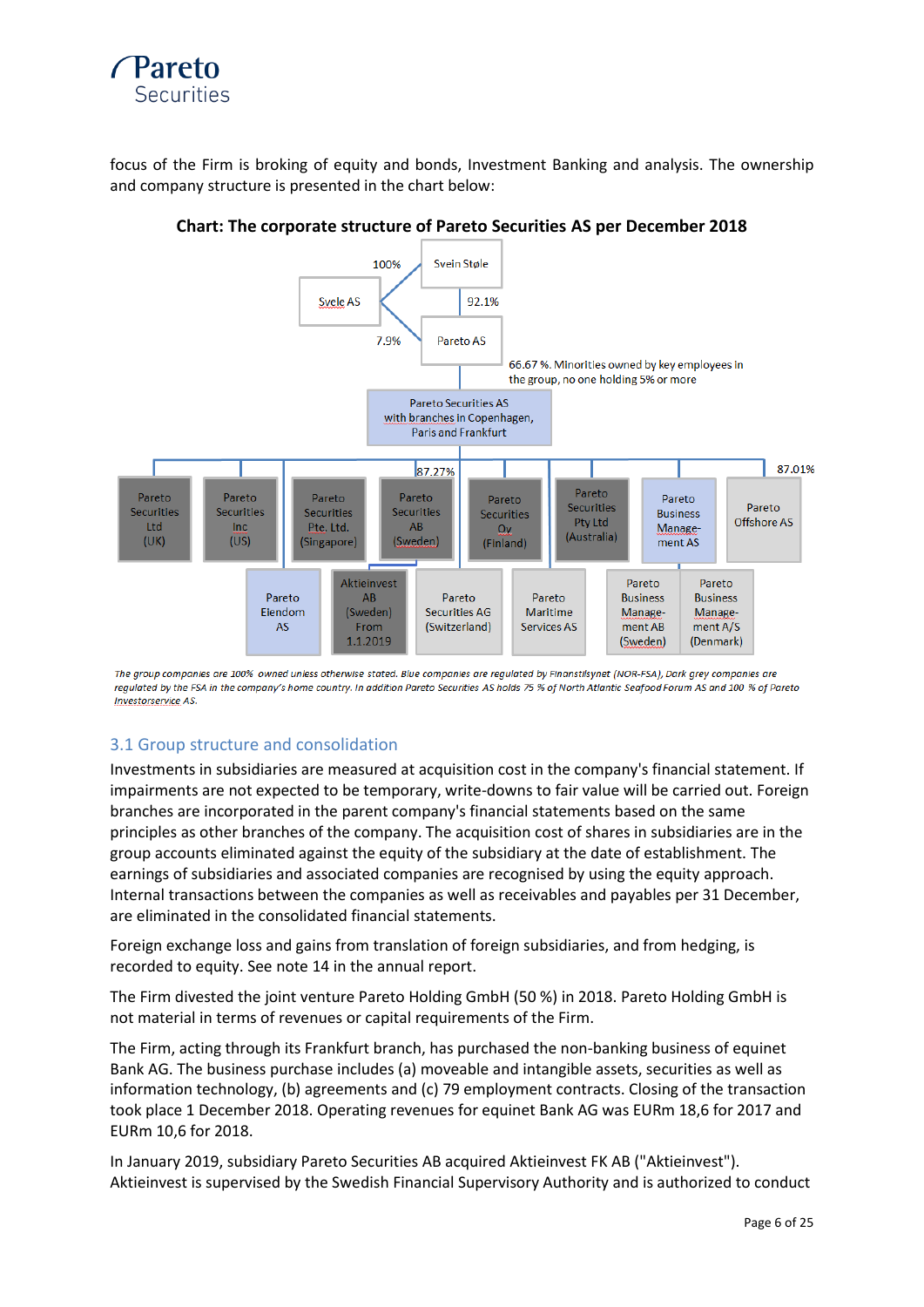

securities operations in accordance with the Swedish Securities Act (2007: 528), insurance mediation according to Insurance Mediation Act (2005: 405) and permission to provide individual pension savings (IPS) products pursuant to the Individual Pension Savings Act (1993:931).

No other sale or liquidiation har occurred over the past year.

#### **Table: Shares in subsidiaries as per December 2018**

| <b>Company name</b>             | Registered<br><b>Office</b> | <b>Equity portion</b><br>in NOK<br>thousands | Ownership<br>stake in % |
|---------------------------------|-----------------------------|----------------------------------------------|-------------------------|
| Pareto Securities Ltd           | London                      | 44 507                                       | 100                     |
| Pareto Securities Inc           | New York                    | 20 505*                                      | 100                     |
| Pareto Securities Pte Ltd       | Singapore                   | 26 085                                       | 100                     |
| Pareto Securities AB            | Stockholm                   | 169 312                                      | 87,27                   |
| Pareto Securities Oy            | Helsinki                    | 14 9 92                                      | 100                     |
| Pareto Securities Pty Ltd       | Perth                       | 9899                                         | 100                     |
| <b>Pareto Securities AG</b>     | Zurich                      | 4926                                         | 100                     |
| Pareto Maritime Services AS     | Oslo                        | 10819                                        | 100                     |
| Pareto Offshore AS              | Oslo                        | 10 006                                       | 87.01                   |
| Pareto Business Management AS   | Oslo                        | 9 2 0 2                                      | 100                     |
| Pareto Business Management AB   | Stockholm                   | 3743                                         | 100                     |
| Pareto Business Management A/S  | Copenhagen                  | 1937                                         | 100                     |
| Pareto Eiendom AS               | Oslo                        | 72                                           | 100                     |
| Pareto Investorservice AS       | Oslo                        | 954                                          | 100                     |
| North Atlantic Seafood Forum AS | Oslo                        | 1 2 8 3                                      | 75                      |

\*after a capital injection of USD 2 mill. January 2019.

The Firm has no major ownership stakes in companies, outside the trading book, other than those disclosed above.

#### <span id="page-6-0"></span>3.2 The companies

#### 3.2.1 Pareto Securities AS

Pareto Securities is an independent investment firm and offers stock, bond and foreign exchange broking, analysis and offers a complete range of financial services within Investment Banking - Equity Capital Markets (ECM), Debt Capital Markets (DCM), Mergers & Acquisitions (M&A) and advisory, as well as Project Finance and Asset Syndication. The company has its head office in Oslo and has a global presence across North America, Europe, Asia and Oceania, and forms part of the Pareto Group. The company is under the supervision of the Norwegian Financial Supervisory Authority. For further information about the company:<http://www.paretosec.com/ourfirm.php>

#### 3.2.2 Pareto Securities Ltd

The British investment firm Ocean Equities Ltd. with office in London, was acquired in December 2013 and changed its name to Pareto Securities Ltd. The company is particularly focused on capital raisings for the international mining and commodities industry. The company is under the supervision of the Financial Supervisory Authority in the UK.

#### 3.2.3 Pareto Securities Inc

In 2009, Pareto Securities acquired all shares of the New York-based company Nordic Partners, and renamed it Pareto Securities Inc. The subsidiary has a position as a broker of Norwegian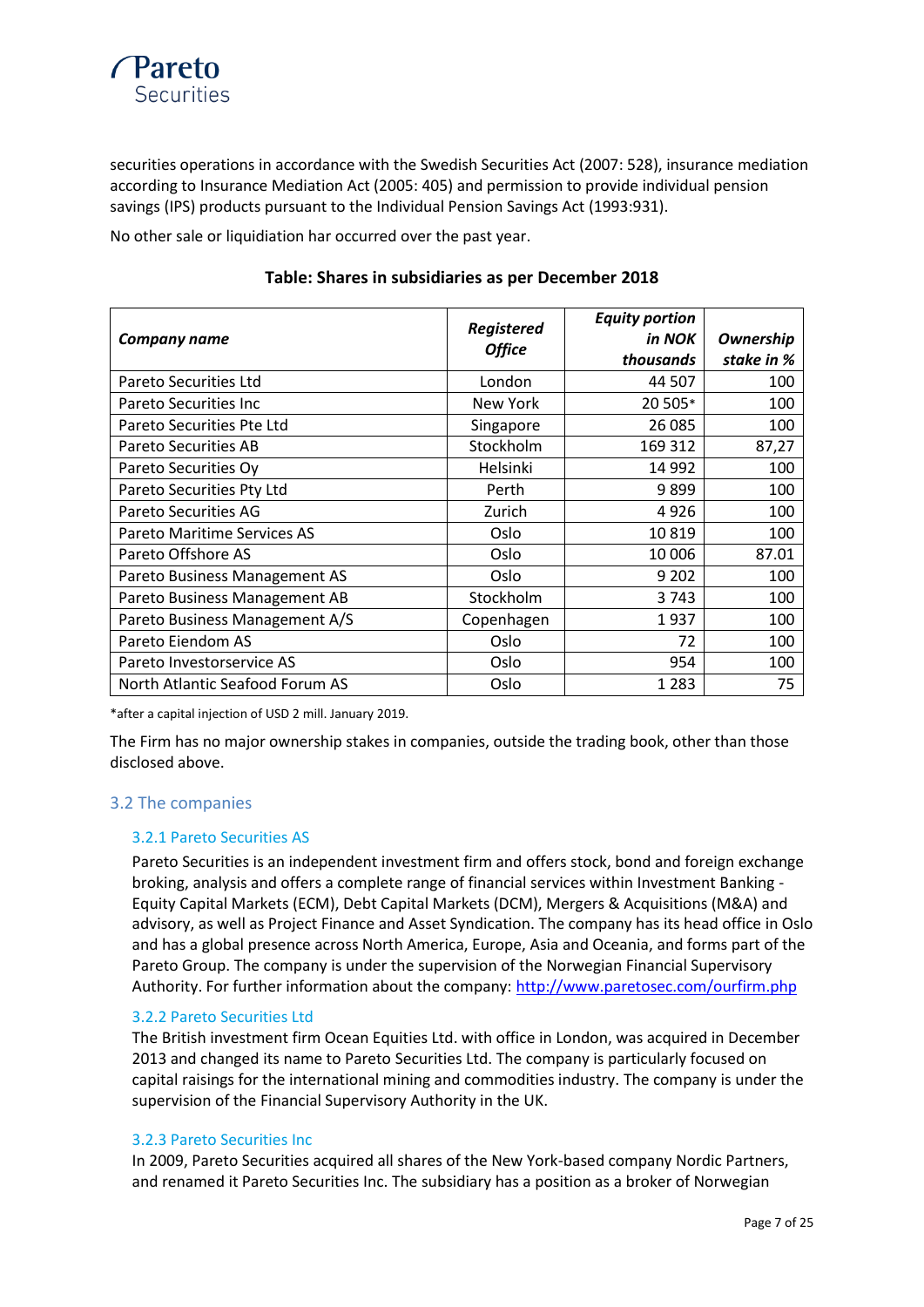

equities and bonds amongst North American institutional investors. The company is working closely with the headquarter in Norway to offer equity and debt financing to North-American issuers within energy, shipping and oil services. The company is under the supervision of the Securities and Exchange Commission in the US and holds a licence to provide both Investment Banking and broking services.

#### 3.2.4 Pareto Securities Pte Ltd.

The subsidiary in Singapore was established in 2006. The company is particularly focused on capital raise assignments on behalf of issuers in the sectors of energy, shipping and offshore. The company is under the supervision of the Monetary Authority of Singapore and holds a licence to provide both Investment Banking and broking services.

#### 3.2.5 Pareto Securities AB

In 2011, Pareto Securities acquired the investment firm E.Öhman J:or Fondskommission AB and renamed it Pareto Securities AB. The subsidiary, with offices in Stockholm and Malmö, is under the supervision of the Swedish Financial Supervisory Authority and provides services within stock and bond broking and Investment Banking services in Sweden. The company's main focus is in the areas of broking, raising capital and analysis and the company has a strong position in the Swedish corporate high yield bond market.

#### 3.2.6 Pareto Securities Oy

In 2012, Pareto Securities acquired the investment firm E.Öhman J:or Fondskommission Finland Oy AB and renamend it Pareto Securities Oy. The subsidiary, which is based in Helsinki, provides services within stock and bond broking and Investment Bakning with focus on raising capital in Finland. The company is under the supervision of the Financial Supervisory Authority of Finland.

#### 3.2.7 Pareto Securities AG

Pareto Securities AG was established in 2017. The subsidiary, which is based in Zurich, provides services within financial advice with focus on raising capital in Switzerland and is under the supervision of the Financial Supervisory Authority of Switzerland.

#### 3.2.8 Pareto Maritime Services AS

Pareto Maritime Services AS was established in 2011 offers in-house technical expertise and disponent owner/commercial management services in selected shipping projects. The company have a portfolio of projects with a broad spectrum of ship types and charterers based in Europe, the Middle East and the Far East.

The company's objective is to provide comprehensive technical support services in shippingrelated matters to its clients. It sets out to complement the purchasing process of shipping projects and, through an established ISO 9001 Quality Management System incorporating continuous improvement, provide investor confidence and credibility throughout the lifetime of the projects.

#### 3.2.9 Pareto Offshore AS

The subsidiary Pareto Offshore, which was established in 2004, has its office in Oslo and is a leading provider of offshore rig brokering and advisory services to the global drilling industry and financial community.

#### 3.2.10 Pareto Business Management AS

Pareto Business Management AS (PBM) was established in 1986 as a project management unit. The company offers a complete range of asset management services to more than 180 singlepurpose companies within real estate, shipping & offshore.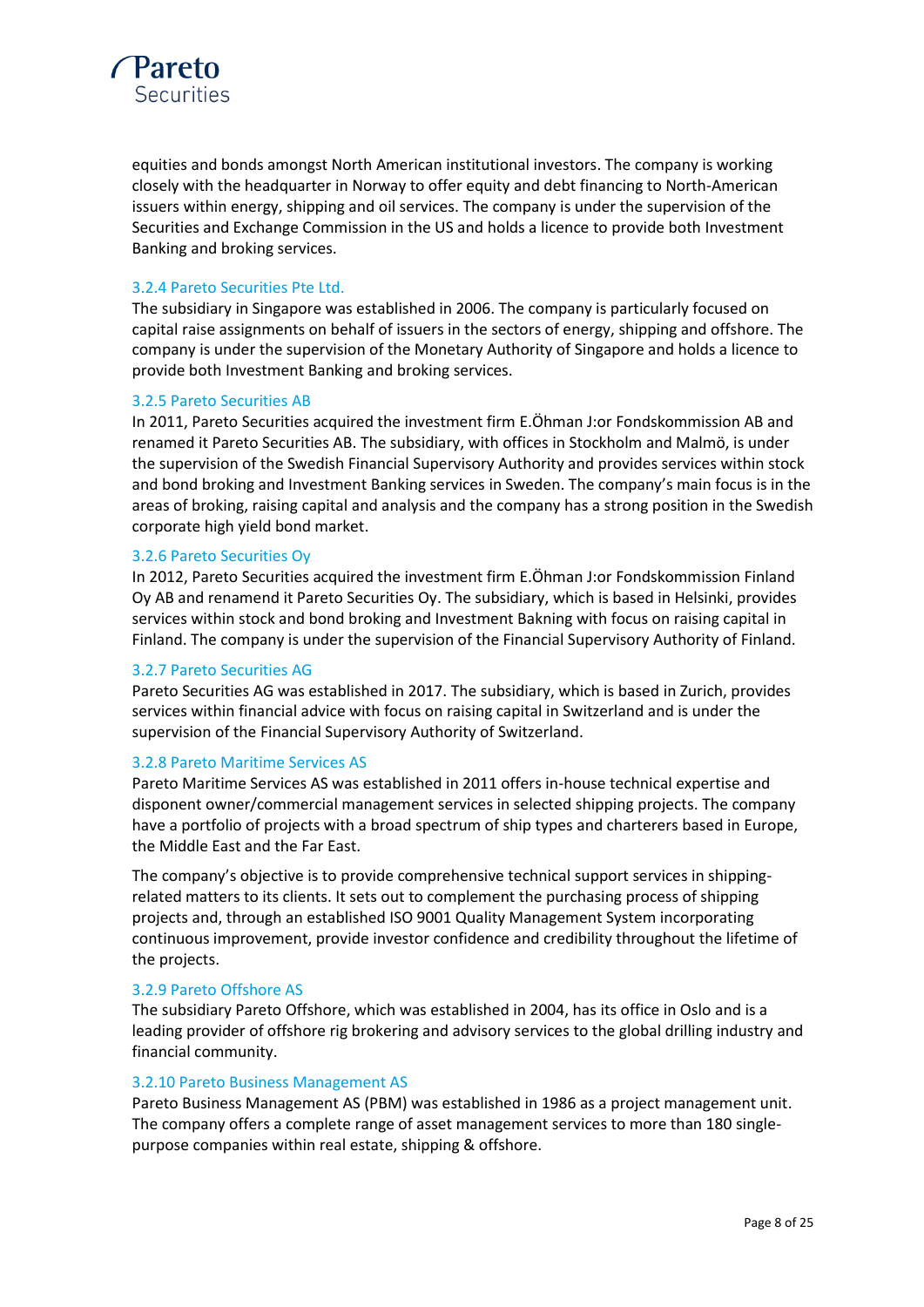

PBM is involved in and supports the entire lifespan of the various single-purpose companies (SPCs) that are set up by the Project Finance division. PBM is involved from the initial purchase phase up to the completion of the project when the assets are sold and the relevant SPC is liquidated. The management team handles all aspects of daily operations, such as monitoring lease and loan agreements, maintenance supervision, accounting, tax reporting and the provision of advisory services.

PBM has a subsidiary in Sweden and Denmark, offering the same services as the parent company.

#### 3.2.11 Pareto Eiendom AS

The company holds a real estate license but the the activity is very limited.

#### 3.2.12 North Atlantic Seafood Forum AS

North Atlantic Seafood Forum purpose is soly to organize the annually conference - North Atlantic Seafood Forum in Bergen, Norway.

3.2.13 Pareto Investorservice AS The activity of the company is very limited.

#### 3.2.14 Pareto Securities AS – branchs

The branchs in Copenhagen, Frankfurt and Paris provides Investment Banking services. The branch in Copenhagen and Frankfurt offers bond broking while the branch in Frankfurt also offers equity broking and is acting as a liquidity provider ("Designated Sponsor") for equities listed on the Xetra trading venue operated by the Frankfurt Stock Exchange, Germany.

#### <span id="page-8-0"></span>3.3 The main services

#### 3.3.1 Broking

Pareto Securities provides stock, bond and foreign exchange broking. Pareto provides investment advice based on thorough analyses. The company offers investors a combination of ongoing dialogue with analysts and brokers, investor visits from analysts, local events with corporate executives (road shows and conferences) and an efficient Internet trading solution. The combination of local presence and international investor contacts forms the basis for the ability of Pareto Securities to raise funds in the stock and bond markets and its placing power. International clients account for a considerable part of the client base, which enables the company to place many large and complex projects.

The subsidiary in Sweden offers services related to securities financing transactions (SFTs) for Swedish and Norwegian clients, please see chapter 4.3 for further description.

#### 3.3.2 Analysis – equity and credit

Equity Research team covers a broad range of companies and industries, including Oil Services, E&P, Shipping, Seafood, Industrials, Financials, Real Estate, Life Science, TMT and Natural Resources. Pareto Securities has active coverage of most listed companies in Oslo, Stockholm and Helsinki, in addition to the most important international peers. The research product includes fundamental company and industry research, sector research, quarterly reporting updates, monthly model portfolio and daily morning reports.

Credit Analysis follows the Nordic credit markets, and performs credit evaluations for the primary and secondary markets. For new issues the team gives an assessment of the credit quality of each new issuer, and maintains post-issue market awareness through regular credit updates. To enable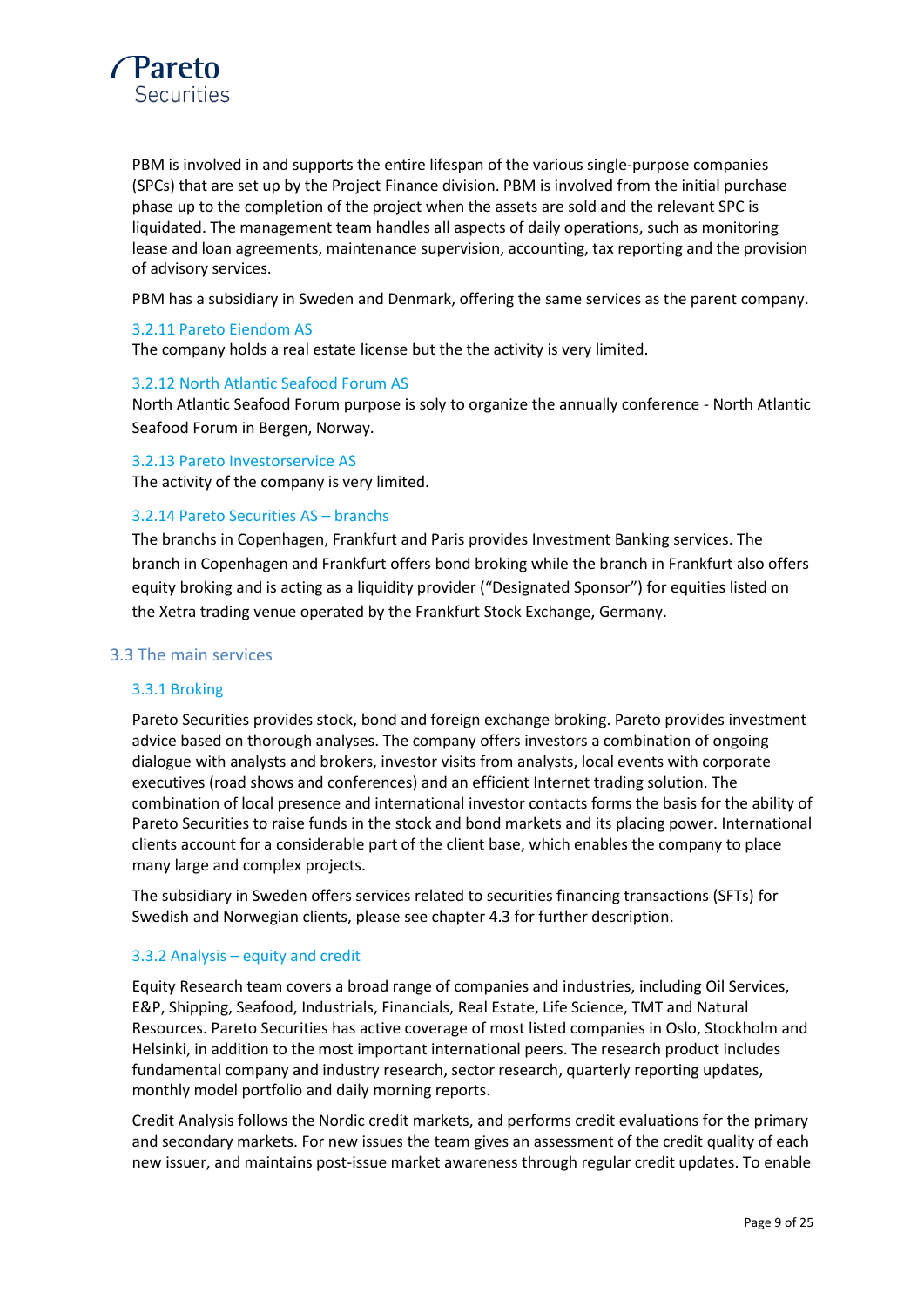

secondary market liquidity, the team provides daily market updates, and a variety of research products giving Pareto Securities a strong secondary market position.

#### 3.3.3 Investment Banking

Pareto Securities provides advice relating to the raising of equity or loans, IPOs, secondary sales, mergers/demergers, valuations and acquisitions/divestments of businesses or companies. The company holds a leading position in the Nordic capital markets and in the global energy sectors.

Investment Banking services are built around long-term relationships with corporate clients, and based upon a combination of in-depth industry knowledge and strong professional skills. The team is made up of professionals with comprehensive expertise gained from their experience in consultancy, capital markets and a variety of corporate backgrounds. Pareto Securities has indepth industry knowledge, strong professional expertise and a global presence across Europe, North America, Asia and Oceania.

#### 3.3.4 Project finance

Project finance is a leading arranger of and capital raiser for investment projects within real estate, shipping, offshore and energy.

Project finance offers everything from single projects to complicated financial solutions related to major real estate, shipping and offshore projects and companies. Project finance has a strong representation in the Nordic region and acts globally.

The division have 3 focus areas:

- 1. **Real estate** primarily focus on well-structured long lease investments with solid tenants. Pareto Securities holds a leading position in the Nordic real estate market.
- 2. **Shipping, offshore and energy -** structuring and syndication of investment projects.
- 3. **Project sales** secures equity in new issues and provides liquidity for projects arranged by Pareto Securities.

# <span id="page-9-0"></span>3.4 Limitations as to the transfer of capital or the repayment of debt between group companies

The transfer of capital between the mother company and subsidiaries is not subject to any contractual, private law or other actual limitations. In general, the scope for transferring capital or repaying debt between the companies within the group is governed by the legislation applicable to the industry at any given time.

#### <span id="page-9-1"></span>3.5 Sub-ordinated loans and guarantees with group companies

The Firm has provided a guarantee to the Monetary Authority of Singapore for coverage of any obligations limited to SGD 12 million for the subsidiary Pareto Securities Pte Ltd. The guarantee is included in the capital adequacy reporting (credit risk) for the parent company with a risk-weight of 50 % and eliminated on consolidated level.

The Firm have subordinated loans outstanding with subsidiaries as show below.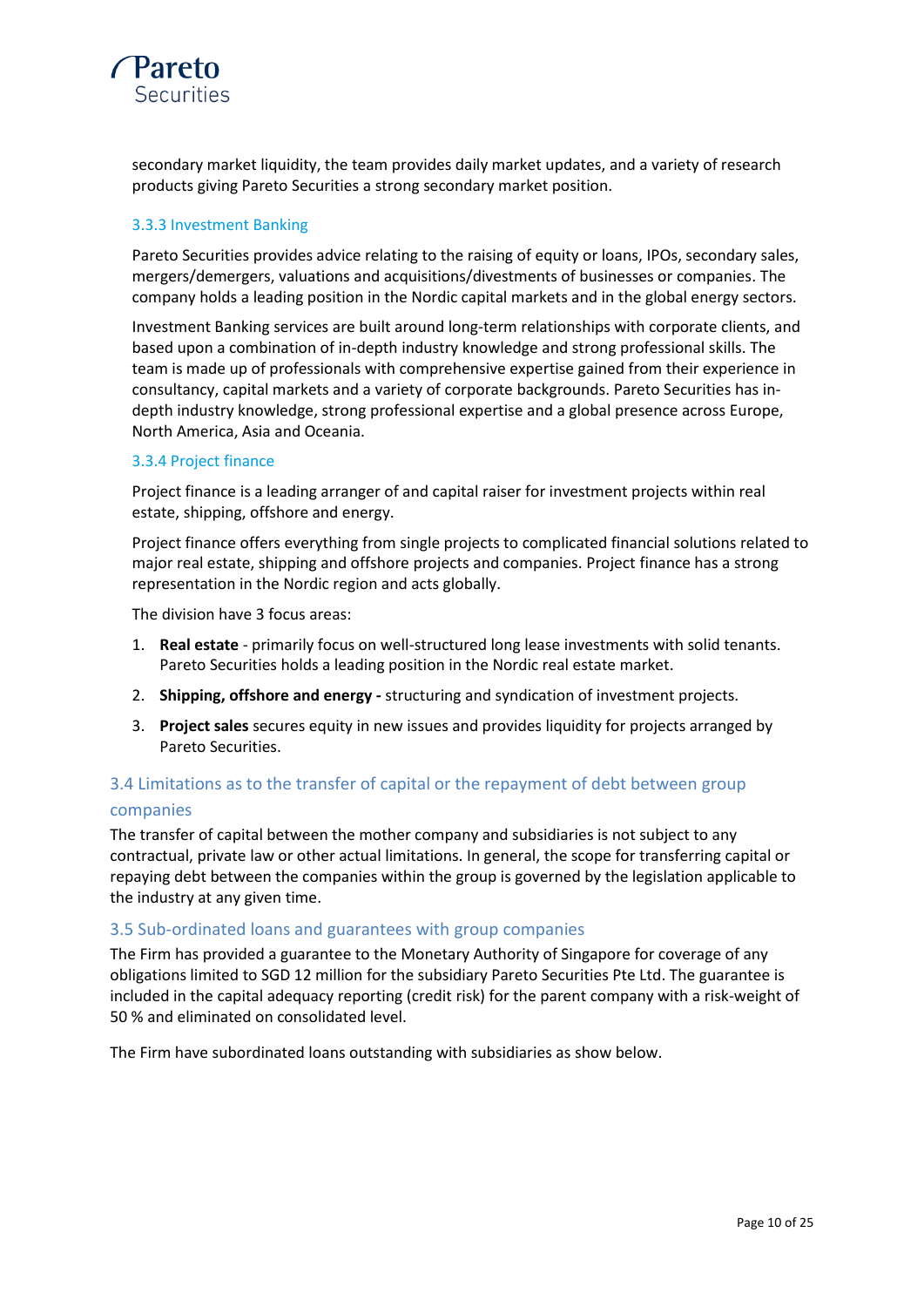

| Company                       | <b>Currency</b> | Interest rate | Loan amount<br>(thousands) | <b>Issued</b> | Maturity <sup>2</sup> |
|-------------------------------|-----------------|---------------|----------------------------|---------------|-----------------------|
| <b>Pareto Securities Inc.</b> | <b>USD</b>      | 5%            | 3 1 1 8                    | 12.6.2009     | 31.12.2019            |
| <b>Pareto Securities Inc.</b> | USD             | 5%            | 800                        | $2003/-06$    | 31.12.2019            |

#### **Table: Subordinated loans to subsidiaries**

# <span id="page-10-0"></span>**4. Own funds and capital adequacy – Pillar 1 and scope of consolidation**

The Firm's capital adequacy is presented on a consolidated basis and for the parent company Pareto Securities AS. The basis for consolidation is the the capital adequacy regulations and as reported to the Norwegian FSA. The scope of consolidation is also equal to that used for statutory accounting reporting for the group's activities and all subsidiaries are a part of the Firm's consolidated capital adequacy. All disclosures published for the Firm and subsidiaries are based on regulatory capital adequacy as report to local FSA as of 31 December 2018, unless otherwise stated.

The chart below shows developments in own funds and capital adequacy for the period 2014 to 2018. The figures are on a consolidated basis by applying the regulatory provisions applicable to the relevant period and using filed December reports for each individual year.



#### **Chart: Annual capital adequacy and own funds**

Below follows a specification of own funds and capital adequacy at Pillar 1 level for the Firm and the mother company Pareto Securities AS as per 31 December 2018. The figures are as reported to the Norwegian FSA by deadline 11 February the following year.

For subsidiaries of Pareto Securities AS which are subject to a regulatory framework governing capital adequacy and own funds, the capital adequacy are presented on solo basis in appendix A. Due to differences in capital adequacy regulations, the figures may not be directly comparable. Subsidiaries which are either very small or not subject to a regulatory framework governing capital

 2 Loans are automatically extended with maturity date another year when approaching one year to maturity.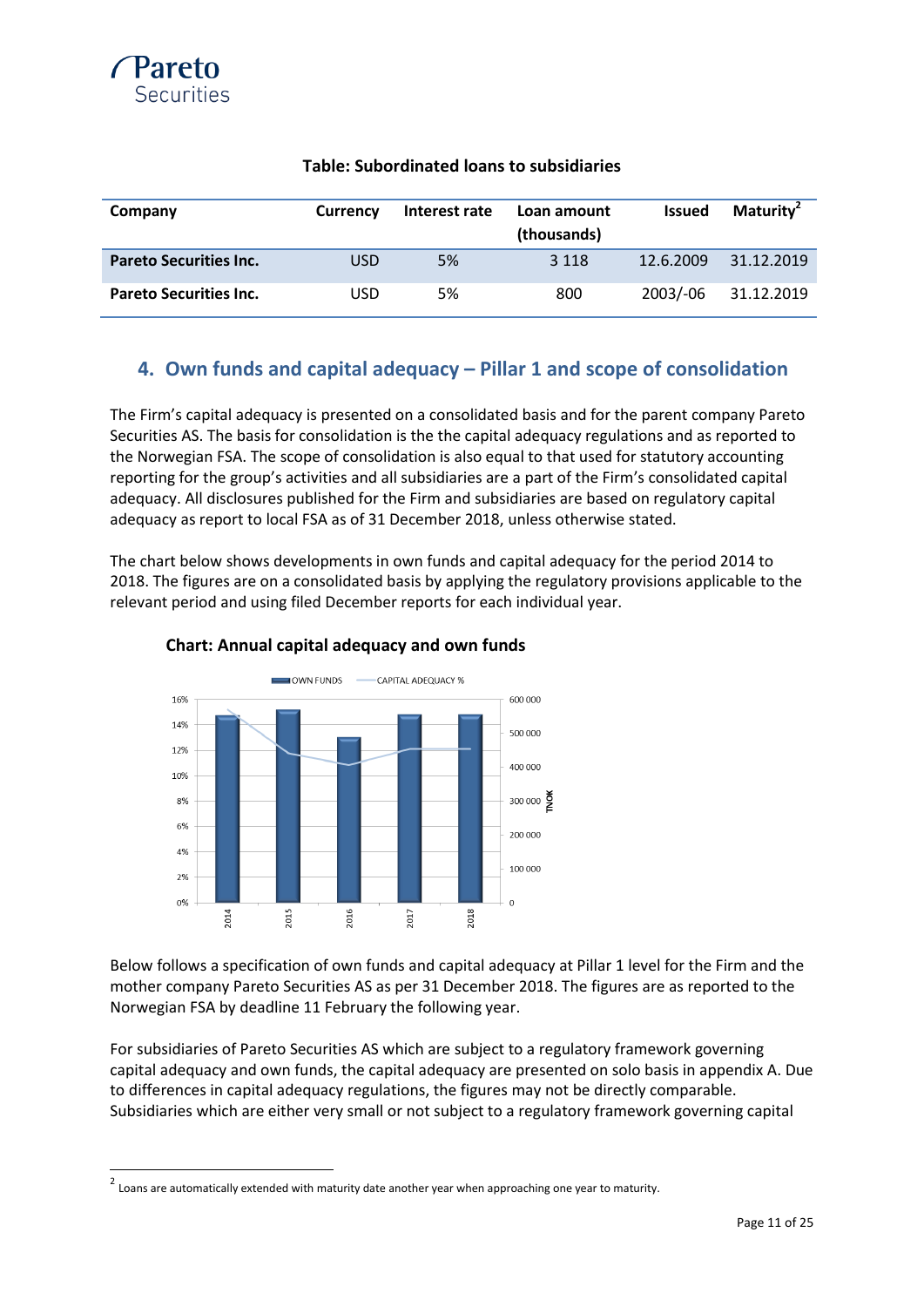# *<u>Pareto</u>* **Securities**

adequacy are not included in appendix A. Due to the merger with Pareto Project Finance AS in April 2015, own funds and capital adequacy is not comparable with Pillar 3 reports before this date.

#### <span id="page-11-0"></span>4.1 Specification of own funds and capital adequacy

Consolidated and parent company own funds and capital adequacy as per 31 December 2018:

|                                         | <b>Pareto Securities</b> | <b>Pareto Securities AS</b> |  |
|-----------------------------------------|--------------------------|-----------------------------|--|
| Company                                 | Group                    | (mother)                    |  |
| <b>Amounts in thousands</b>             | <b>NOK</b>               | <b>NOK</b>                  |  |
| Paid-up capital instruments             | 90 000                   | 90 000                      |  |
| Share premium                           | 66 400                   | 66 400                      |  |
| Own CET1 instruments                    | $-1273$                  | $-1273$                     |  |
| Retained earnings and other reserves    | 406 100                  | 324 324                     |  |
| Value adjustments                       | $-384$                   | $-121$                      |  |
| Deferred tax benefit                    | 0                        |                             |  |
| Intellectual property                   | $-3624$                  | $-1735$                     |  |
| Tier 1 capital (CET1)                   | 557 219                  | 477 595                     |  |
| Tier 2 capital                          | O)                       |                             |  |
| Own funds                               | 557 219                  | 477 595                     |  |
|                                         |                          |                             |  |
| Total risk weighted exposure amount     | 4 590 183                | 2813584                     |  |
|                                         |                          |                             |  |
| <b>Capital Adequacy - Ratios</b>        |                          |                             |  |
| CET1 Capital ratio                      | 12,14%                   | 16,97%                      |  |
| Surplus(+)/Deficite(-) of CET1 capital  | 350 661                  | 350 984                     |  |
| T1 Capital ratio                        | 12,14%                   | 16,97%                      |  |
| Surplus(+)/Deficite(-) of T1 capital    | 281808                   | 308 780                     |  |
| Total capital ratio                     | 12,14%                   | 16,97%                      |  |
| Surplus(+)/Deficite(-) of total capital | 190 004                  | 252 509                     |  |
| Risk weighted exposure amount           |                          |                             |  |
| Credit risk                             | 842 266                  | 690 464                     |  |
| Settlement risk                         | 16 6 65                  | 16 6 65                     |  |
| Market risk                             | 137520                   | 58 666                      |  |
| Foreign exchange risk                   | 580837                   | 313 349                     |  |
| <b>CVA risk</b>                         | 2736                     | 2736                        |  |
| Operational risk                        | 3 010 159                | 1731704                     |  |
| Total risk weighted exposure amount     | 4590183                  | 2813584                     |  |
|                                         |                          |                             |  |
| <b>Capital requirement</b>              |                          |                             |  |
| Credit risk                             | 67381                    | 55 237                      |  |
| Settlement risk                         | 1333                     | 1333                        |  |
| Market risk                             | 11 002                   | 4693                        |  |
| Foreign exchange risk                   | 46 4 67                  | 25 068                      |  |
| <b>CVA risk</b>                         | 219                      | 219                         |  |
| Operational risk                        | 240 813                  | 138 536                     |  |
| Total minimum capital requirement       | 367 215                  | 225 087                     |  |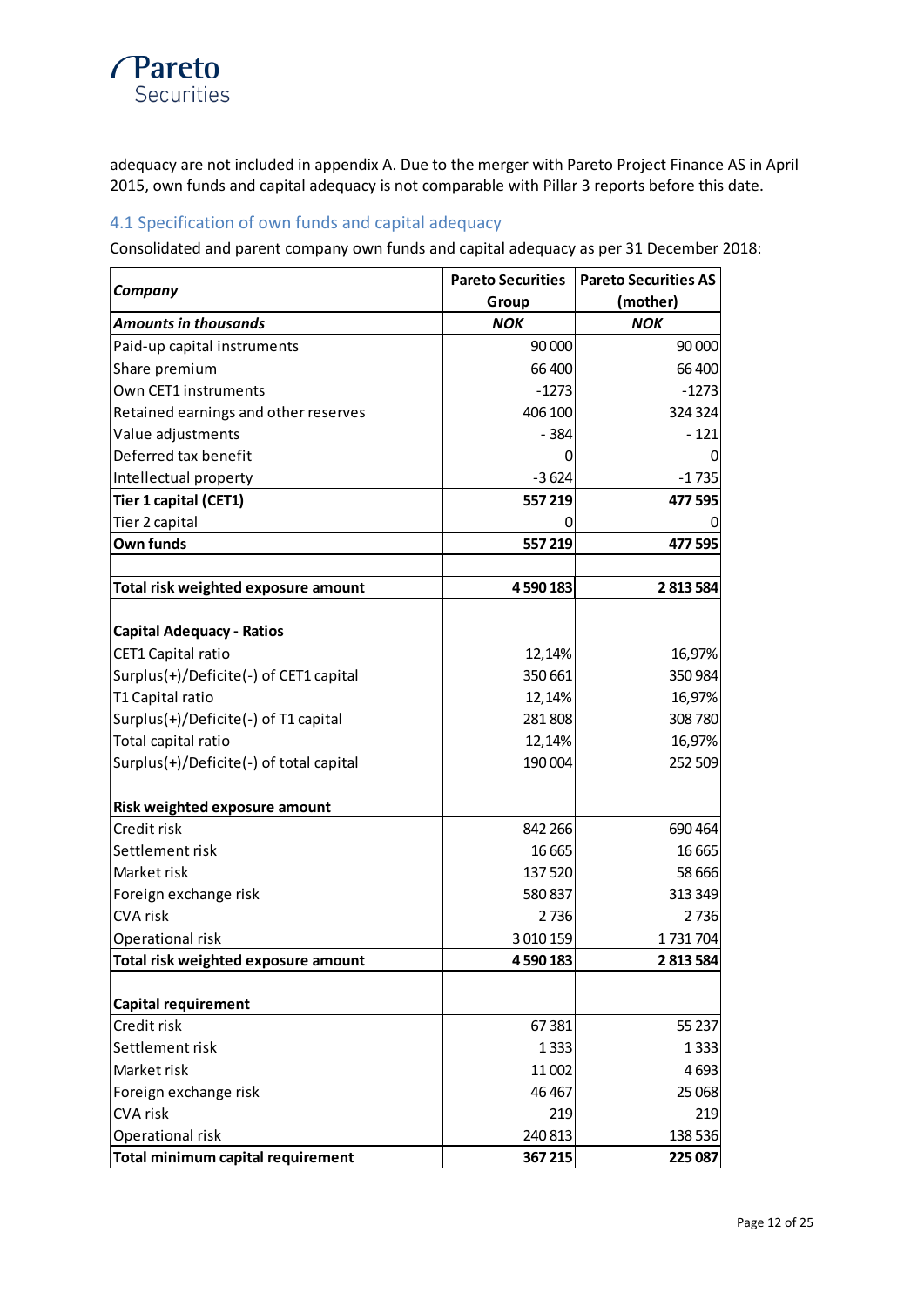

| Risk weighted exposure amount per exposure class creditrisk  |           |         |
|--------------------------------------------------------------|-----------|---------|
| Regional governments or local authorities                    | 44 265    | 18018   |
| Institutions                                                 | 322010    | 139 329 |
| Corporates                                                   | 31 503    | 15479   |
| Retail                                                       | 78 943    |         |
| Other items                                                  | 365 545   | 517638  |
| Total risk weighted exposure amount                          | 842 266   | 690 464 |
|                                                              |           |         |
| Exposure amount credit risk for significant geographic areas |           |         |
| Norway                                                       | 597 453   | 315 853 |
| Sweden                                                       | 56 036    | 107 523 |
| Singapore                                                    | 6093      | 64 510  |
| <b>Great Britian</b>                                         | 19 1 24   | 59 902  |
| Finland                                                      | 72 445    | 52 650  |
| <b>USA</b>                                                   | 21 9 20   | 50482   |
| Total risk weighted exposure amount                          | 773071    | 650 920 |
|                                                              |           |         |
| Leverage ratio                                               |           |         |
| Exposure amount leverage ratio                               | 3 003 755 | 1476480 |
| Leverage ratio                                               | 18,55%    | 32,35%  |

#### <span id="page-12-0"></span>4.2 Summary of regulatory capital requirements

The Firm has limited structural risk on its balance sheet and limited loss potential, compared to banks and investment firms with proprietary trading and/or credit and lending as an important part of their business strategy. The Firm's exposure and capital requirements are primarily related to operational risk. It follows from the specification above that capital requirements relating to operational risk accounts for the main part of the overall capital requirement. Foreign exchange risk is mainly related to foreign ownership interests, inter-company balances with the foreign subsidiaries, foreign subsidiaries bank deposits and short-term receivables in foreign exchange related to operations.

#### <span id="page-12-1"></span>4.3 General information about credit risk and a specification of credit risk

Credit risk is mainly related to bank deposits with the largest Nordic banks, inter-company balances, short term receivables and settlement of financial transactions. The Firm does not engage in traditional granting of credit or lending to clients with the exception for subsidiary Pareto Securities AB as described below. The Firm does not make use of credit derivatives, whether for hedging, held for own exposure or on behalf of others. The Firm does not have a credit rating. The Firm does not accept guarantees or security interests as security.

Wrong-way risk is being identified in all credit exposures, and handled and limited in accordance with Board instruction. The Firm's wrong-way risk is low.

Settlement risk is handled by way of that the delivery vs payment principle form the basis for settlement of financial instruments or through central securities depositories.

Loans and receivables are measured at amortized cost. Lending to the public is recognized in the balance sheet after deductions for actual and anticipated credit losses. Actual losses are those judged to be amount finalized. Anticipated credit losses refer to the difference between the loan amount and the amount that is expected with regard to the borrower's repayment ability and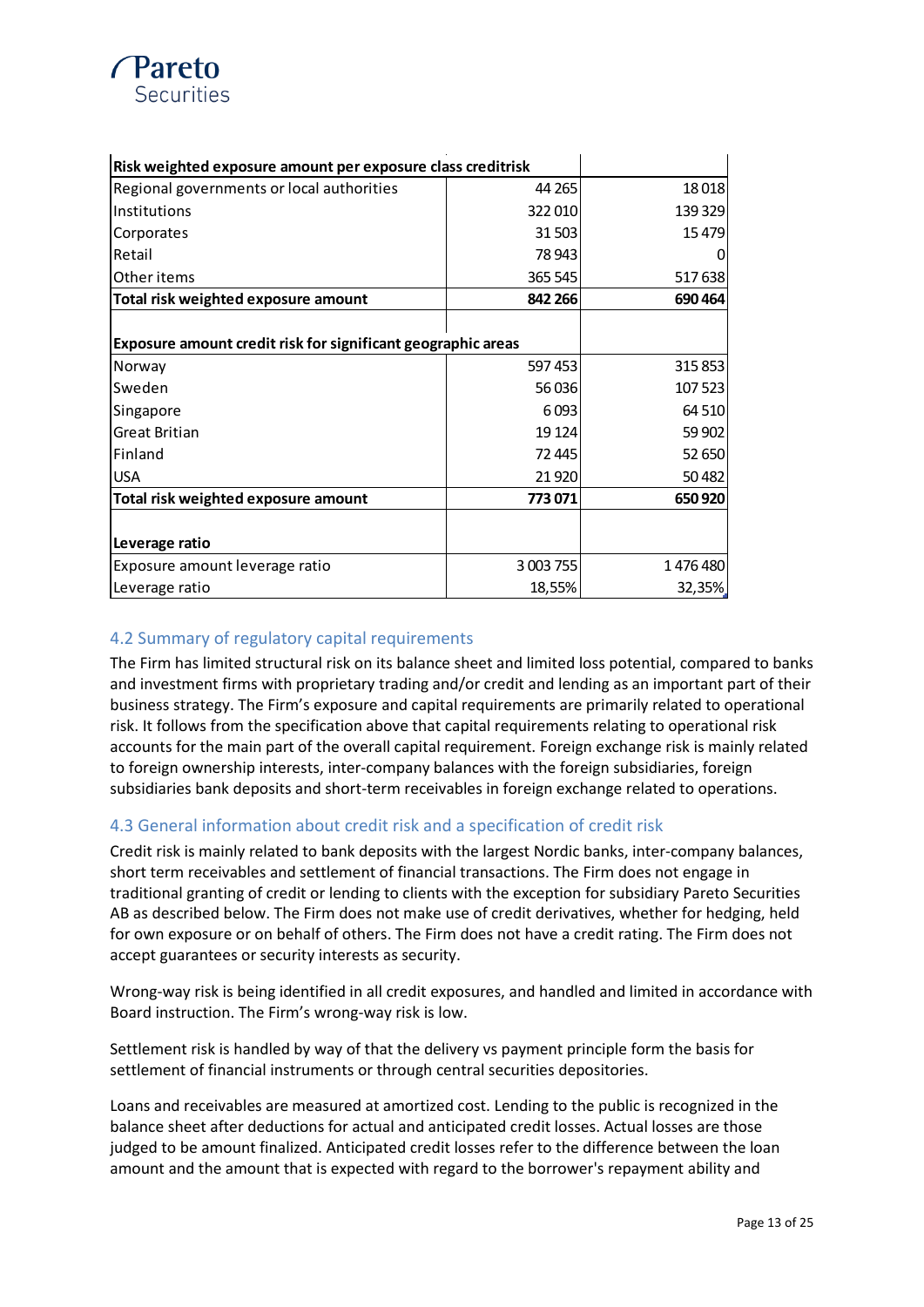

collateral value. Accounts receivable and other receivables are stated at the amount expected, and assessed individually. Actual and anticipated credit losses are negligible.

The Firm's impaired exposures, past due exposures and changes in the specific and general credit risk adjustments for impaired exposures are non-material and not included herein.

Pareto Securities AB - credit risk related to securities financing transaction

The subsidiary in Sweden assumes credit risk by lending to the public through services related to securities financing transactions ("SFT"), that is securities lending and margin lendning transactions for purchasing and borrowing of securities through Pareto Securities AB, and which is secured by collateral (financial instruments). The actual credit exposure is curtailed by credit evaluation of the client, the collateral furnished by clients and credit limits in accordance with credit policy which is adopted by the board. All credits are approved by a credit committee and controlled through automated credit surveillance systems and by credit risk officers on a daily basis.

- 'securities lending' means a transaction by which a counterparty transfers securities subject to a commitment that the borrower will return equivalent securities on a future date or when requested to do so by the transferor, that transaction being considered as securities lending for the counterparty transferring the securities and being considered as securities borrowing for the counterparty to which they are transferred;
- 'margin lending transaction' means a transaction in which a counterparty extends credit in connection with the purchase, sale, carrying or trading of securities, but not including other loans that are secured by collateral in the form of securities.

Pareto Securities has more than 500 deposit clients which have a credit facility but not all of them represents an actual exposure. Gross exposure (lending) to clients at the end of 2018 is about MSEK 630 while the net exposure calculated in accordance with the capital regulation is about MSEK 95. Concentration risks are limited and controlled daily. Concentration risks are not considered material but the Firm holds Pillar 2 capital for identified concentration risk. The Pillar 2 capital add-on for concentration risk is calculated in accordance with regulatory methodology.

The utilisation of credit lines (debt-to-asset ratios) are usually low, less than 25. Historical losses related to securities financing transactions are low compared to gross lending and own funds. Since 2001, losses accumulates to less than MSEK 5 and no losses have materialised since 2009. As such, the materialised credit risk in connection with SFTs has historically beenlow.

Equities listed on a regulated market, primary in Stockholm and Oslo, represents more than 65 % of all collateral furnished by clients. Loan-to-value typically range from 80 – 50 % for collateral listed on regulated markets. Remining collateral is equities listed on non-regulated markets or traded OTC, and bonds. Loan-to-value for these types of collateral is typically about 30 %.

#### <span id="page-13-0"></span>4.4 Specification of counterparty risk derivatives as per 31 December 2018

The mother company and the subsidiary in Sweden (volumes in Sweden are very low) offers trading for hedging purpose in FX derivatives. For all FX derivatives contracts the Firm enters into with clients, the market risk is hedged "back-to-back" with large international institutions the Firm have ISDA and CSA agreements with. As such, the Firm has no risk appetite for market risk derivatives. The Firm uses the mark-to-market method to calculate counterparty risk for derivatives. The Firm has entered into netting and off-set agreements and the Firm practices netting with derivatives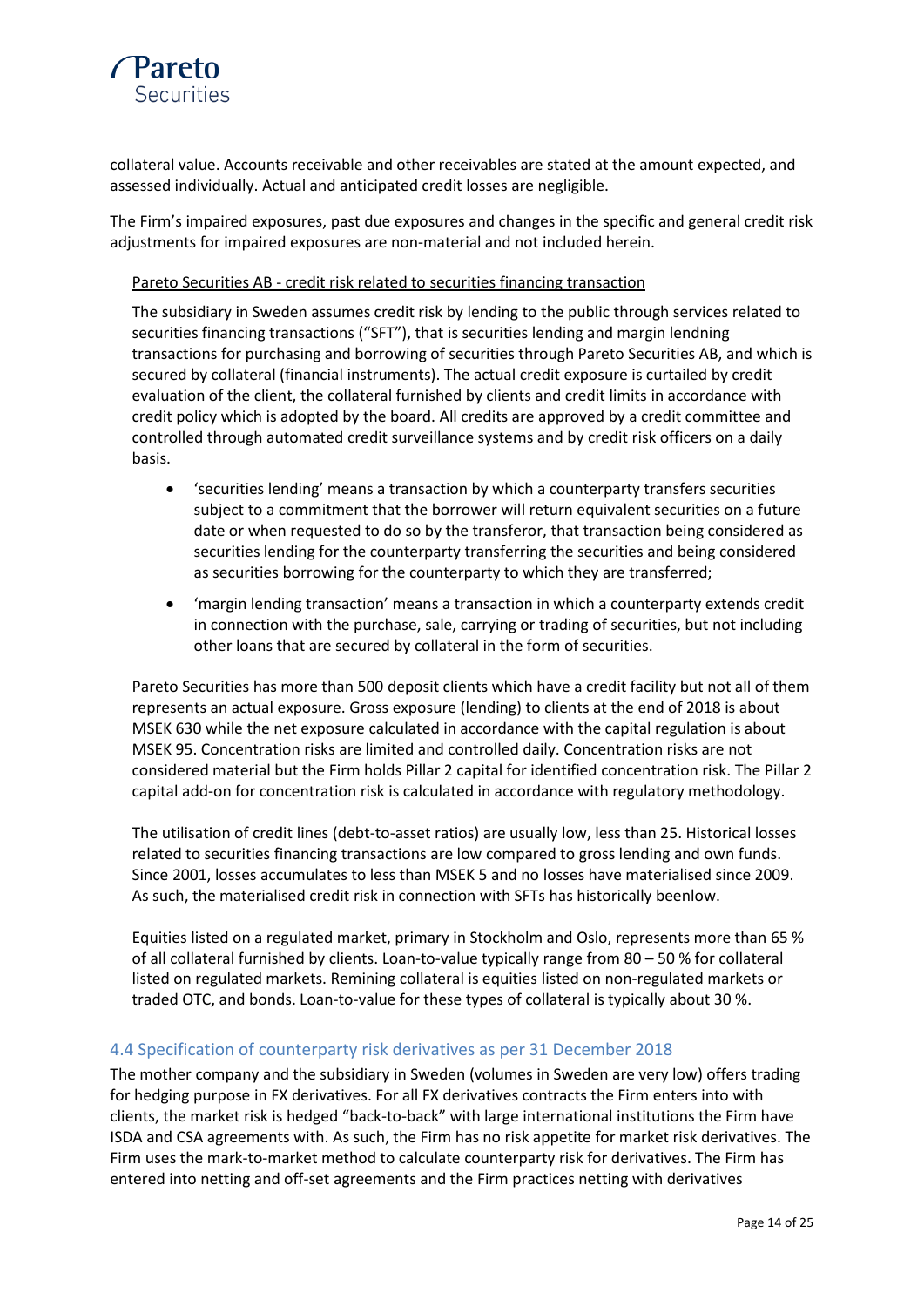

counterparties where it can be applied. Derivative contracts are mark-to-market daily and collateral is exchanged daily with the counterparties. Collateral comprise of cash on pledged accounts. Market risk may arise if the counterparty defaults on its obligations but collateralisation curtail the risk. The value of the collateral is not dependent of a credit ratings nor the development in market prices.

A credit committee derivatives approves all clients before derivatives trading can commence. Counterparty exposures are also limited through exposure limits, and restrictions to contract types and tenors. The Firm accepts smaller credit lines for the institutional counterparties and selected creditworthy clients. Losses related to the derivatives business are negligible.

|                            | <b>NOK thousands</b> |
|----------------------------|----------------------|
| <b>Exposure value</b>      | 15 014               |
| <b>Capital requirement</b> | 1 201                |
| <b>Gross fair value</b>    | 19818                |
| Net fair value             | 17 116               |

#### **Table: Counterparty risk OTC derivatives (Group)**

# <span id="page-14-0"></span>**5. Interest rate risk outside the trading book**

Interest rate risk is the risk of loss upon changes in the interest rate level, and as a result of the assets and liabilities being subject to different interest rate maturities.

Interest rate risk is measured both on and off balance sheet. The Firm carries little interest rate risk on and off its balance sheet as the result of no interest-bearing debt and no need for refinancing in the market. The Firm invests surplus liquidity with large Nordic banks to variable interest and shortterm in liquid securities; government securities, covered bonds and repos. The Firm has very low exposure to changes in short- and long-term interest rates beyond the effect on surplus liquidity invested.

The SFT service offered by the subsidiary Pareto Securities AB (see chapter 4.3) represents a potential interest rate risk as the subsidiary borrows from clients and lends to clients. Given that the borrowing and the lending have variable interest rates and short maturities, even though lending have a bit longer maturity, the interest rate risk is considered mostly theoretically. Even if a great amount of the lending is withdrawn, the subsidiary has limited need for (re)financing during the time it takes to reduce or wind down the lending business.

Summarised, the Firm is not conducting liquidity transformation as a business the same way that banks do by borrowing short and lending long term. Total interest rate risk outside the trading book is low.

# <span id="page-14-1"></span>**6. Securitisation and rating agencies**

The Firm is not engaged in securitization and does not make use of rating agencies for capital adequacy purposes.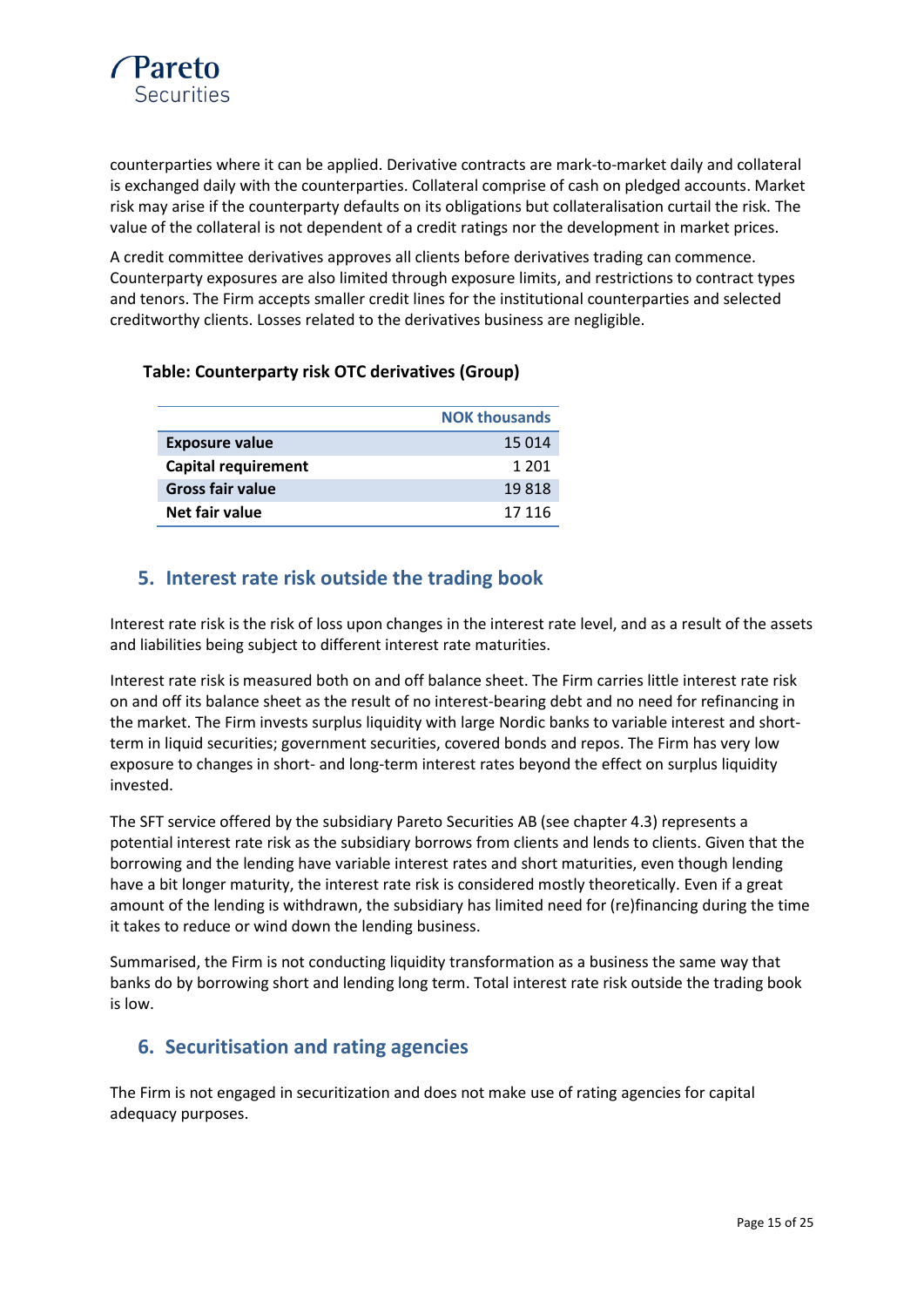

# <span id="page-15-0"></span>**7. Internal control and capital assessment process**

#### <span id="page-15-1"></span>7.1 Overview of risk management and internal control

The management of the Firm falls under the auspices of the Board of Directors ("the Board"). The Board shall ensure that the activities of the Firm are organised in a prudent manner, including all ongoing management and control. Consequently, it is the responsibility of the Board to make sure that the internal controls of the Firm provide adequate and systematic safeguards against material risks.

The Board has, against this background, prepared a set of instructions and procedures to ensure prudent operation and adequate control of the Firm. All employees are obliged to understand and comply with the applicable internal instructions and procedures.

By internal controls are meant a process, initiated by the Board, and executed by the management and employees, to provide reasonable assurance that objectives will be met within the following areas:

- Compliance with statutes, rules and regulations
- Ensure updated and reliable financial reporting
- Prevent material losses

The Chief Executive Officer ("CEO") is responsible for implementing risk management measures that contribute to realising the objectives defined for the Firm by the Board, including effective management systems and internal controls. CEO has established such a control structure, based on an assessment of the Firm's risks. The responsibility for risk management resides at all levels of the Group, from the Board and CEO down through the organisation to each business manager and employee. These responsibilities are distributed so that risk/return decisions and controls are; taken at the most appropriate level; as close as possible to the business and the risk; and, subject to robust and effective review and control. The responsibility for effective review and control resides at all levels.

The Firm has a Compliance Department as well as a dedicated Risk Department, which reports independently of each other to CEO and the Board. CEO reports to the Board in board meetings, and whenever else deemed necessary by him.

At least once annually, the Firm undertake a review of all major risks for all business areas. A systematic review of risks, the risk management and internal controls are made to assess if the Firm's risks are handled in a prudent manner. The self-assessments of risks and internal control are conducted in order to identify significant operational risks of the company by way of an identification of key risks, a risk assessment, and an evaluation as to whether established control measures are adequate and work as intended or whether there is a need for additional risk-reducing measures. The result of the self-assessment is reported to the Board. The report which is subject to audit by internal audit, provides an overall assessment of the risk situation and the internal control in the Firm.

The distribution of responsibilities for risk management and internal controls are based on the principles of the three lines of defence (see the chart below). The distribution of responsibilities is made operational through the business concept, objectives and strategies of the Firm, the corporateand risk culture, authorisations, job descriptions, as well as internal instructions and procedures.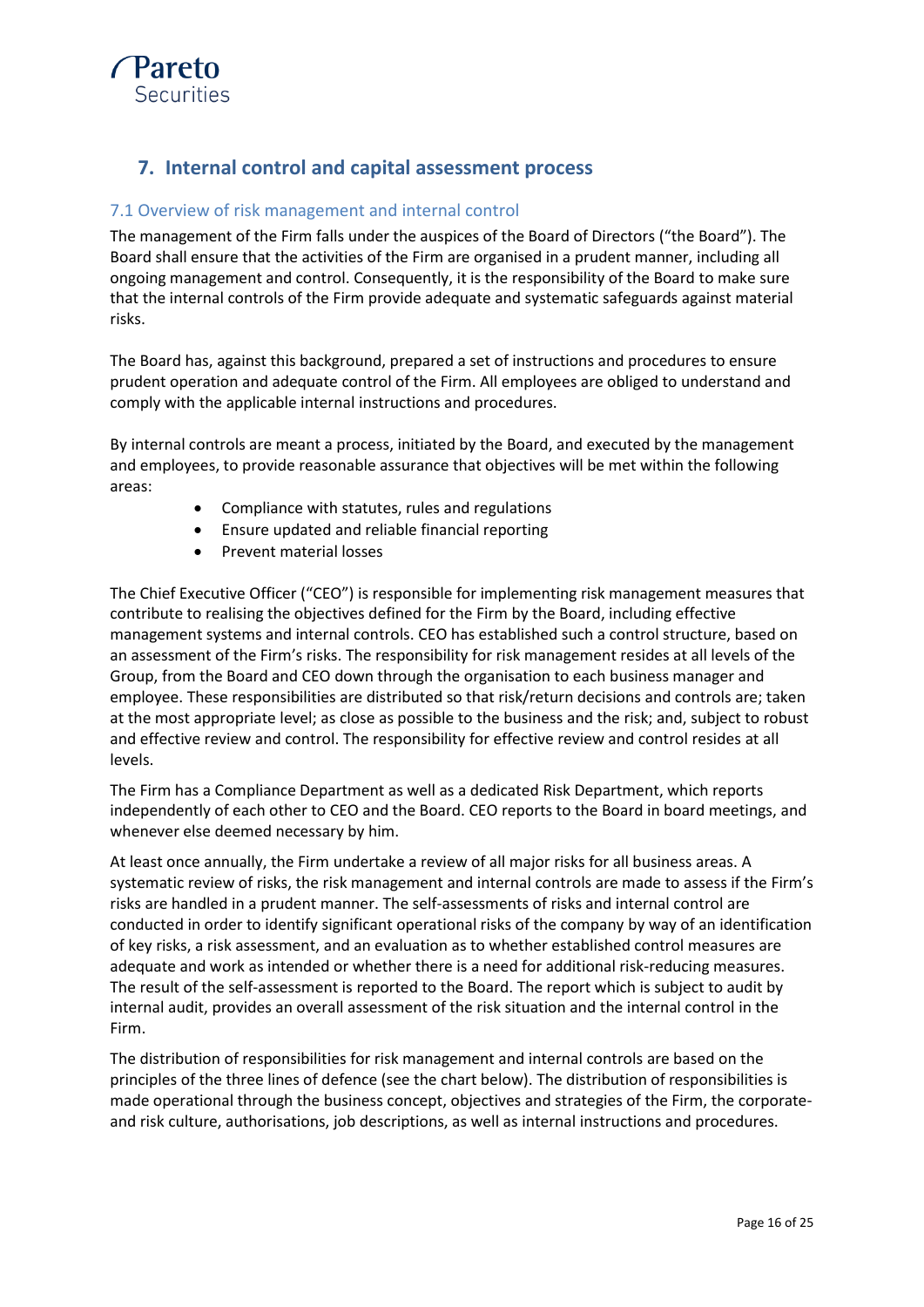



#### **Chart: The three lines of defence for risk management and internal controls**

- $\triangleright$  First line of defence
	- Line managers have ongoing responsibility for risk management within their areas of responsibility, including operational risks. They have primary responsibility for identifying, assessing, handling, controlling and reporting risk.
- $\triangleright$  Second line of defence
	- The support functions (compliance and risk) shall assist the Board, CEO and line managers with risk management and internal controls, as well as control and review implemented measures.
	- Other support functions shall contribute to the business realising its objectives.
- $\triangleright$  Third line of defence
	- The Board needs assurance that risks are managed in an effective manner and in accordance with the guidelines established by the Board. Internal audit shall provide the Board with an independent evaluation of established risk management and internal control processes and procedures.

#### <span id="page-16-0"></span>7.2 Overview of the regulatory framework and assessment of internal capital under Pillar 2

Pillar 2 imposes requirements as to the self-assessment of the Firm's risks and internal capital needs beyond those implied by Pillar 1, under the designation Internal Capital Adequacy Assessment Process ("ICAAP"). Each of the consolidated companies that fall within the scope of the regulatory framework pertaining to capital adequacy prepares an ICAAP in compliance with the requirements, at least annually. Pillar 2 includes the Internal Liquidity Adequacy Assessment Process ("ILAAP") covering the Firm's liquidity and funding risk. ILAAP is described in section 7.3 under liquidity risk.

The purpose of the ICAAP is to ensure that the total own funds of the Firm are commensurate with its overall business strategy, business, risk profile and a strategy for preserving its capital level. The ICAAP also provides a description of methods and controls used by the Firm to manage risk. A further objective is to describe long-term strategy, market factors and stress tests, including severe economic downturn lasting at least three years, that may influence future capital needs. The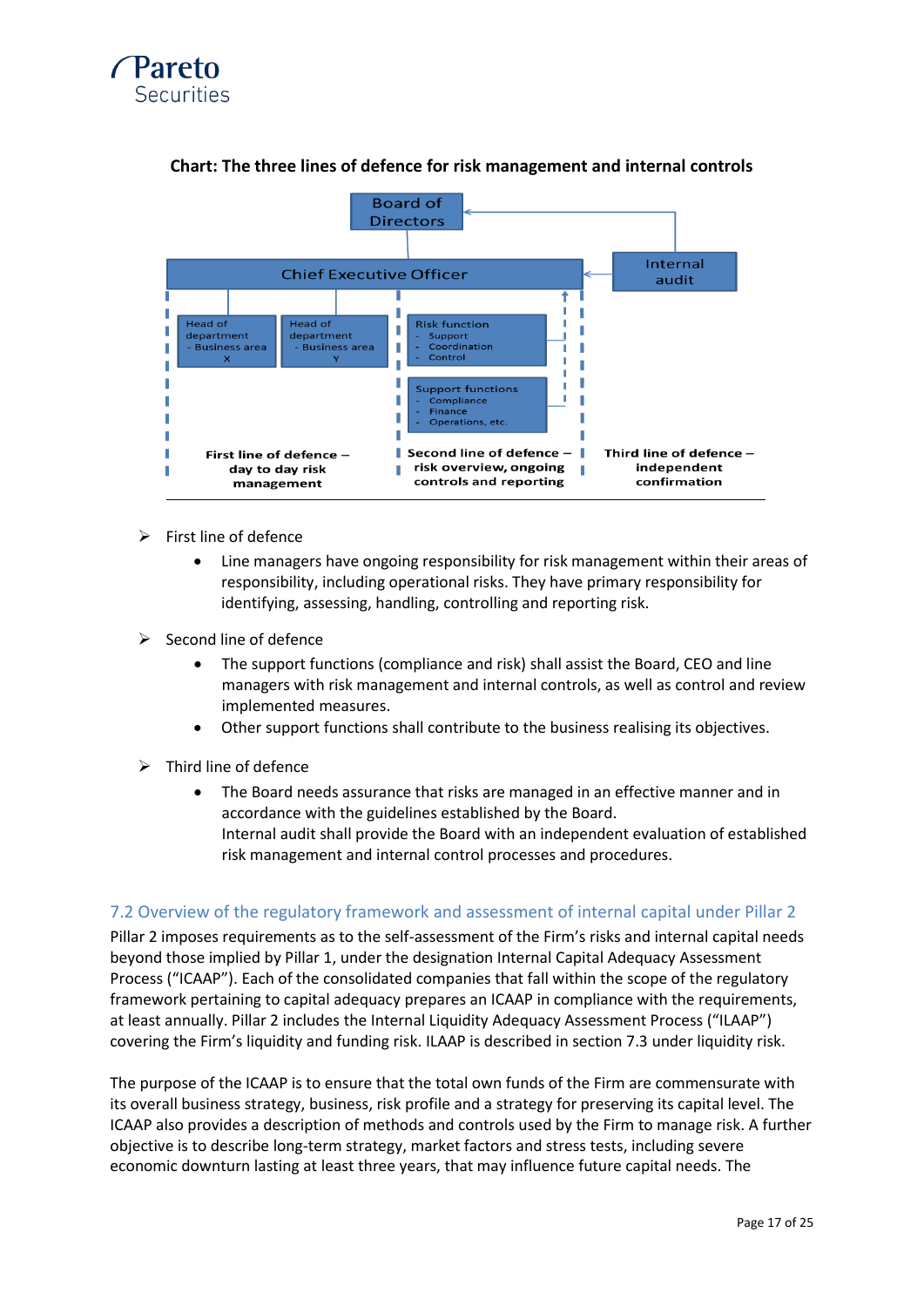

consolidated capital requirement of the Firm are based on a consolidated assessment of the Firm; i.e. the computed capital requirement for the mother company and each of the subsidiaries, based on a consolidation of total risk exposures of the Firm. The ICAAP is deliberated by senior management and audited by internal audit before it is adopted by the Board. The group's processes with regard to risk and capital management are on an ongoing basis. Improvements to and the development of risk management approaches and controls take place continuously.

Under Pillar 2, the Firm calculates capital for all main types of risk assumed by the Firm through its activities, by way of a three-stage procedure:

- First, the minimum capital requirement is calculated by using the approaches adopted for the calculation of Pillar 1 requirements;
- next, capital is calculated for Pillar 2 by assessing (based on the business strategy, scenario analyses, stresstests etc.) the various types of risk to which the company is or may be exposed to, the costs or earnings effects that may be suffered on the basis thereof, and how much capital these might lay claim to;
- finally, an assessment is made as to whether the Pillar 1 requirement is sufficient to cover risk and the capital needs, or whether the Pillar 2 calculation has uncovered a need for supplementary capital corresponding to all or part of the Pillar 2 calculation.

The Firm's own funds shall be at a level that ensures that the Firm maintains the necessary capital adequacy also in the event of revenue shortfall and/or unexpected loss followed by a long and severe economic downturn.The Firm evaluates its capital requirement on the basis of scenarios covering unfavourable future market developments within credit risk, market risk, operational risk, business risk, concentration risk and other relevant categories of identified risk. The capital supplement under Pillar 2 is principally assessed on the basis of the Firm's risk appitite of various specific risks, scenariobased analysis and stress tests and other events which may influence the earnings and capital base of the Firm.

#### <span id="page-17-0"></span>7.3 Risk categories, management and control

The Firm analysis and evaluates the risk and calculates additional Pillar 2 capital requirement (if necessary) for the following risk categories:

- 1. credit and counterparty risk, including settlement risk;
- 2. market risk;
- 3. operational risk;
- 4. liquidity- and financing risk;
- 5. concentration risk;
- 6. business risk, including reputational risk;
- 7. ownership risk;
- 8. systemic risk;
- 9. Other risk

#### *General observations concerning the Firm*

The Firm rely on a sound risk culture throughout the organisation. Risk culture is the set of objectives and practices, shared across the organisation, that drive and govern risk management. The main elements of risk culture at the Firm are broadly aligned with the Financial Stability Board's guidance: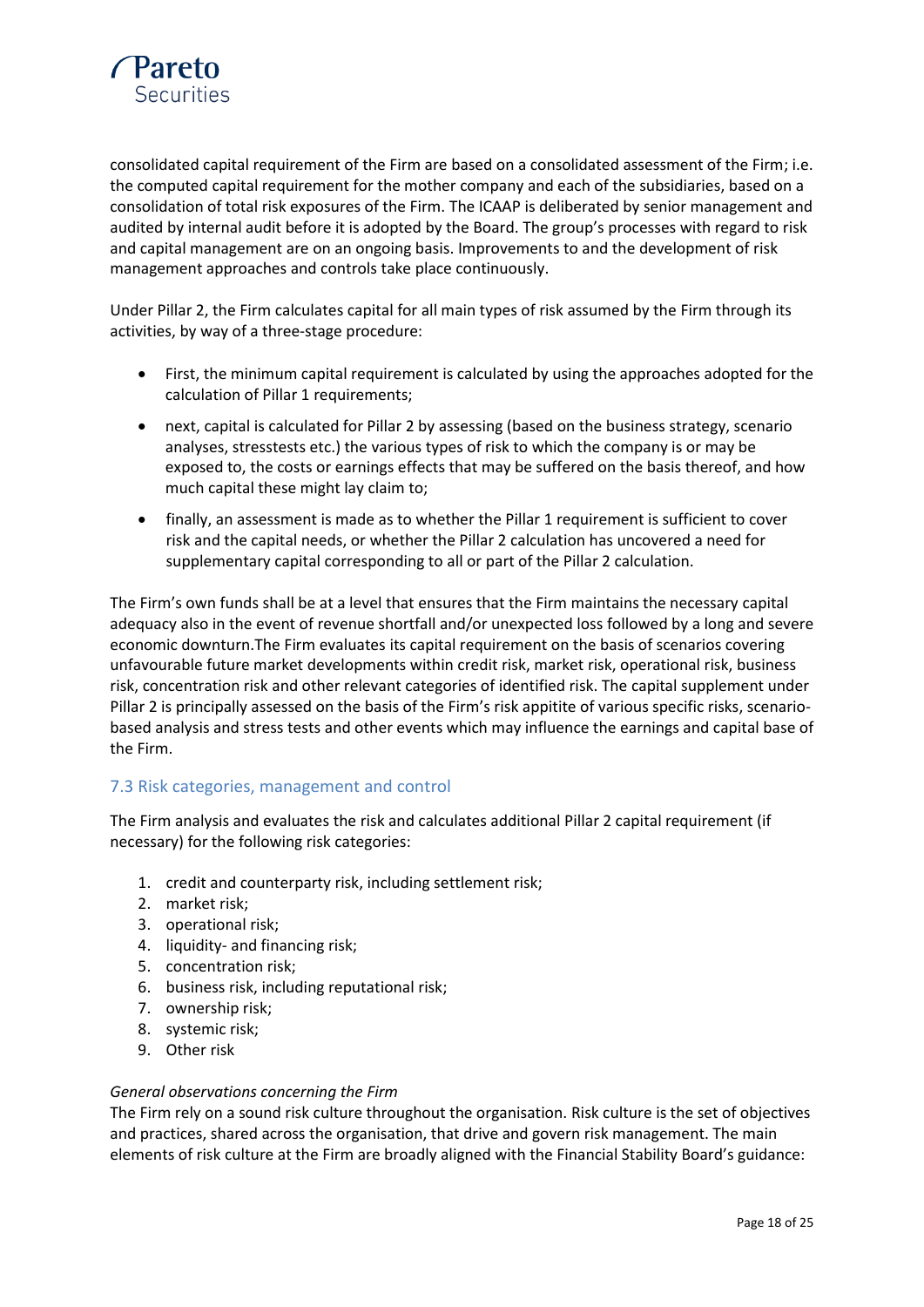

- 1. Tone from the top: our purpose, value and behaviours, the Firms global code of conduct, and global induction processes all support the embedding of risk culture and values by setting a consistently clear, shared message to all colleagues;
- 2. Accountability: key risk frameworks set out clear responsibilities;
- 3. Effective communications and challenge: clearly defined and independent control functions (second line of defence) and internal audit (third line of defence), enhanced training on risk and citizenship, and channels for escalation and whistle blowing enable the effective control of risks at all levels;
- 4. Incentives: the global partnership program, and the risk and controls objective within the performance and promotion process has helped to align incentives with a sound risk culture;
- 5. Consequence: a clear and transparent consequence culture if not aligning with the Firm's risk culture.

The Firm and its employees shall at all times be in compliance with applicable statutes, regulations and rules, and hold the necessary permits from government authorities in Norway and abroad.

The Firm has low fixed costs and has always been profitable. Its operations are not depleting the own funds of the Firm through operating losses. Surplus liquidity relating to the ongoing operating profits of the company is invested in low risk and liquid assets such as Nordic covered bonds and repos, and deposits with the largest Nordic banks.

The Firm has in general a conservative risk appetite.

The Firm is not involved with traditional banking business such as deposits and lending, or granting of credit to clients. The Swedish subsidiary offers securities financing transactions through securities lending and margin lending transactions in exchange for collateral in the form of securities. This activity is described above.

The Firm does not engage in own-account trading in financial instruments as part of its own asset management or to make profits based on market price movements. The Firm may invest in the trading book to support broking or capital raising assignments. Investments in the trading book are approved by the Chief Executive Officer and have a short time horizon.

Operational risk is a material risk on the part of the Firm and is curtailed through well functioning internal instructions and procedures, employee training and high compliance consciousness. Internal controls and self-assessment are key measures, and are used deliberately to limit the operational risk associated with business activities.

The Firm is owned by key employees (33.33 %) and one external owner (66.67 %) with a strong financial position. The Firm is ungeared and has no external borrowings beyond the SFT service. The Firm has at all times sought to have sufficient cash balances and drawing rights to provide for a minimum of two months' worth of overheads. An impact on the wider economy/ financial system in the event that the Firm was to fail is considered negligible.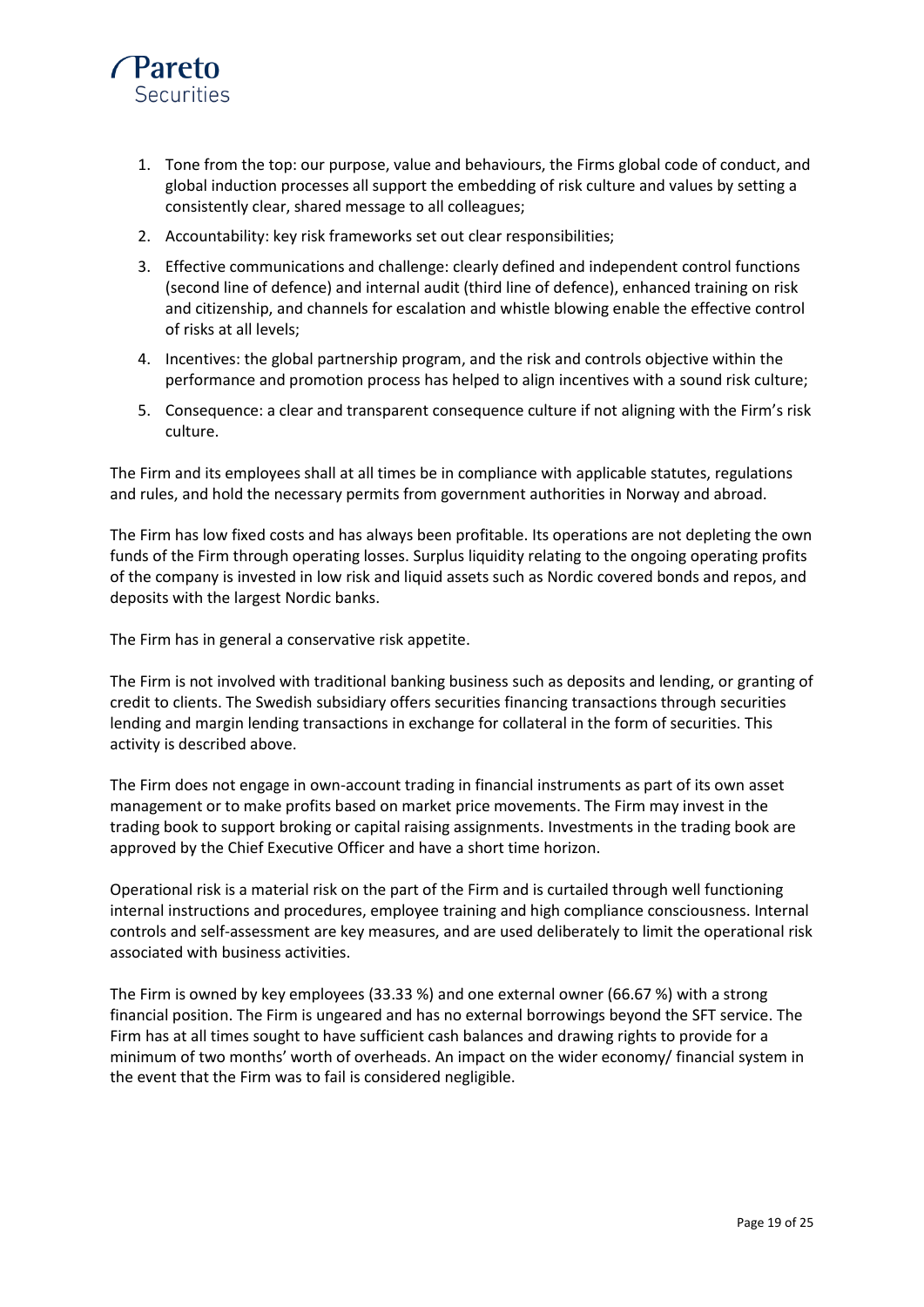

#### *1. Credit- and counterparty risk*

Credit- and counterparty risk are risks of losses as the result of the counterparties and clients of the Firm failing to meet their payment or delivery obligations to the Firm, and any collateral not being realisable or having to be realised at a loss. Settlement risk is included in the definition.

The Firm`s credit- and counterparty risk is described in sections 4.3 and 4.4 above. Historically, the Firm has only negligible losses related to credit- and counterparty risk, even during periods with high stress, such as the financial crisis in 2008-2009.

The Firm's credit- and counterparty risk are considered moderate and the Firm`s Pillar 2 capital requirement is not considered higher than the capital requirement calculated under Pillar 1.

As the Pillar 1 capital requirement not sufficiently capture concentration risk in the SFT portfolio, the Firm have Pillar 2 capital for concentration risk related to the SFT activity.

2. *Market risk*

Market risk is the risk of loss due to negative changes in market prices as a result of open positions in the fixed-income and equities markets, in foreign exchange or in derivatives.

The Firm has a business model based on client trading, broking and investment banking services. The Firm does not engage in regular proprietary trading, neither in equities, fixed-income, foreign exchange nor derivatives. The Firm may enter into equity or fixed-income positions in its trading book in relation to broking and investment banking assignments (capital raisings). Positions in the trading book shall have a short time horizon and shall be approved by the Chief Executive Officer in conformity with limits laid down by the Board of Directors. Risk Management is responsible for daily reporting of positions and risks in the trading book and the control of positions being in compliance with approved limits.

The Firm's Pillar 2 capital is higher than the Pillar 1 capital due to that Pillar 2 capital is calculated based on position limits, while Pillar 1 capital is calculated on actual positions. Actual positions are usually well below the position limits approved by the Board.

The Firm does not have equity positions outside the trading book, other than the ownership of subsidiaries. The Firm holdes no Pillar 2 capital for positions outside the trading book.

Derivatives positions and short positions are not held in the trading book. See also section 4.4 above.

#### *2.1 Foreign exchange risk*

The parent company assumes foreign exchange risk through short term receivables and debt, primary related to settlement of financial transactions and investment bank services, and through its ownership in foreign subsidiaries. The ownerships are long term and the Firm do not hedge foreign exchange risk releated to the ownerships. Revenues and costs are in EUR, GBP, NOK, SEK, SGD and USD and same currency is matched at company level before currency conversion takes place when they fall due. Summarised, foreign exchange risk is a result of business operations and not a result of structural foreign exchange risk on the balance sheet. Pillar 2 capital requirement for foreign exchange risk is not higher than the Pillar 1 capital requirement.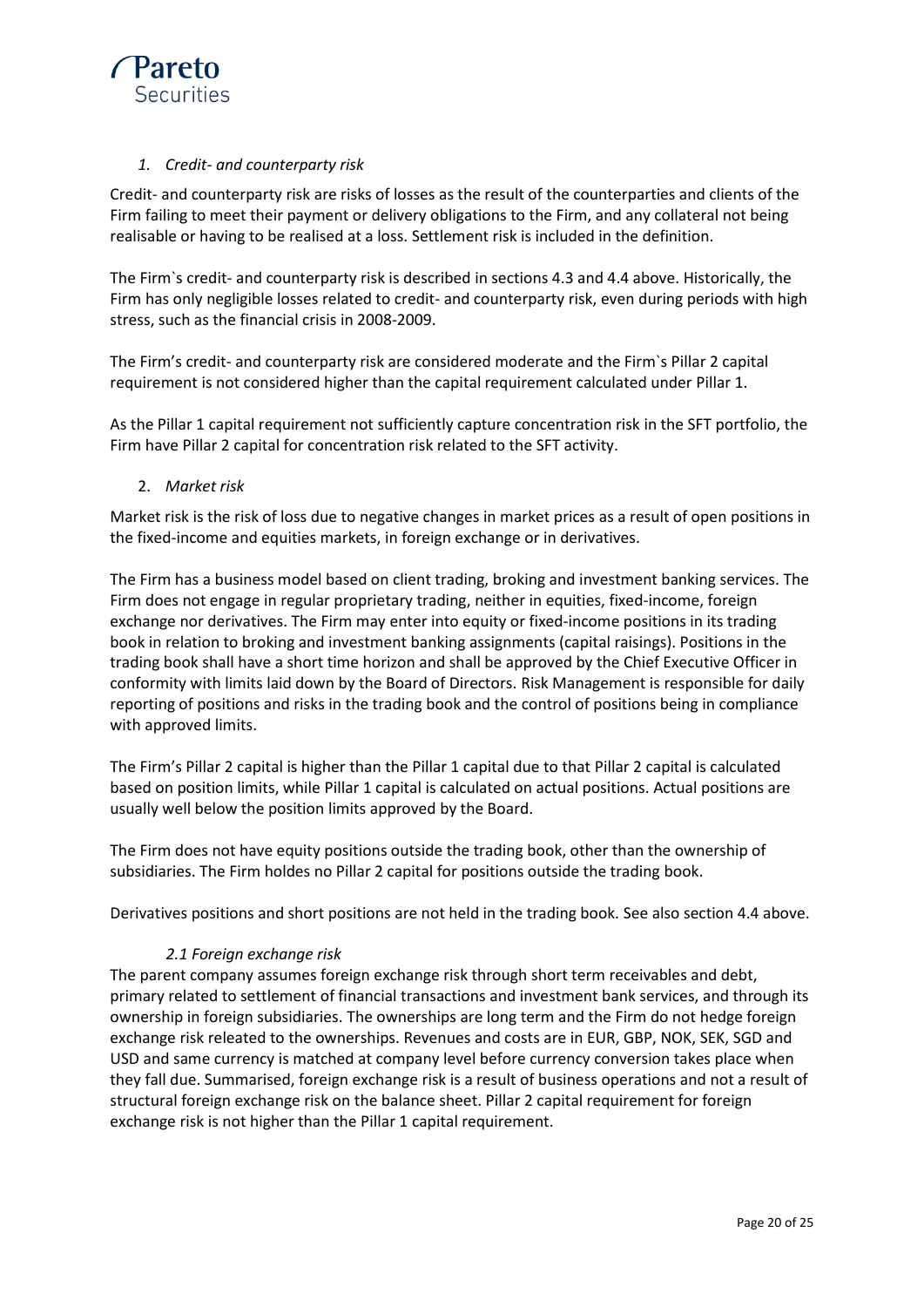

#### *3. Operational risk*

Operational risk is the risk of loss on the part of the Firm due to inadequate or failed internal processes, staff, systems and external events. The definition includes legal and regulatory risk. Legal and regulatory risk includes, but is not limited to, penalties, or punitive damages resulting from supervisory actions, as well as private settlements. The interpretation, scope and validity of the legal framework governing the supervised entity's operations entail uncertainties that may give rise to significant losses and have a bearing on the entity's legal responsibility and possible liability for indemnification.

Operational risk is mitigated and controlled through sound corporate- and risk culture, appropriate internal controls, instructions and procedures for the Firm, employee training, annual selfassessment, quality assurance and reporting. The distribution of responsibilities makes line managers and employees responsible for identifying, quantifying and preventing operational risk on a daily basis. Incidents are reported on an ongoing basis, analysed and if necessary, new measures are implemented in internal controls, instructions or procedures. The follow-up and control of operational risk falls under the auspices of the risk function and the compliance function which are controlled by internal audit. See also section 7.1.

Operational risk is the Firm's biggest risk, and operational risk related to investment banking services is the single largest risk. Consequently, the capital requirement for operational risk is relatively higher than for other risk types. Historical losses due to operational risk have however never affected the capital adequacy. The Pillar 1 capital requirement for operational risk is regarded sufficient and the Firm does not hold additional Pillar 2 capital for operational risk.

#### *4. Liquidity- and financing risk*

Liquidity- and financing risk is the risk of economic loss on the part of the Firm as a result of the Firm being unable to meet its ongoing payment obligations and/or to fund increases in its assets without incurring significant additional costs in the form of price reductions on such assets which needs to be realised or in the form of unusually expensive funding.

The Firm fund itself through operations and does not depend on external funding for liabilities recognised on its balance sheet. Surplus liquidity is maintained as capital deposits with the largest Nordic banks and liquid covered bonds and repos with low risk. Pareto Securities AB is engaged in borrowing and lending as part of its business activity securities financing transactions. The structural liquidiy risk is low as both the borrowing and the lending is short in terms of interest and maturity. The total interest rate exposure of the Firm is predominantly of a short-term nature.

Settlement of financial transaction may from time to time require extra liquidity but maturities are short. The Firm have liquidity drawing rights for the purpose of ensuring the settlement of financial transactions.

Net interest rate risk is the amount the Firm's total net interest income will change with the next 12 months if interest rates change by one percentage point. It reflects the disparity in items on and off the balance sheet when interest rates pricing periods, volumes or reference price of assets, liabilities and derivatives do not correspond to each other exactly. The Firm do not have significant interest rate risk on or off the balance sheet and the Firm holds no Pillar 2 capital for net interest rate risk.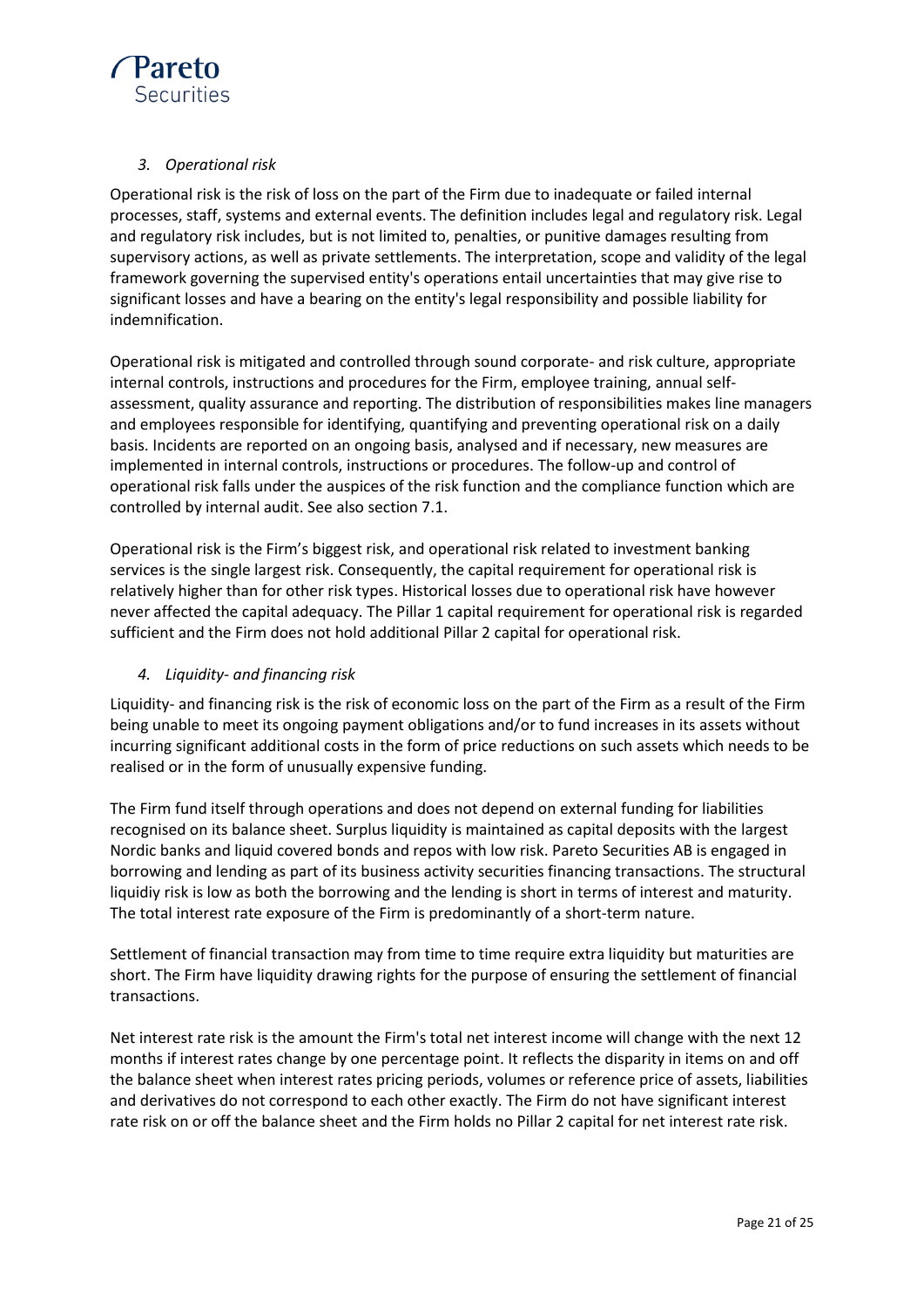

The Board has adopted instructions and contingency plans with regard to liquidity risk, liquidity strategy and stresstesting. The main part of the liquidity risk is controlled daily and followed-up by treasury departments according to internal instructions.

The liquidity- and financing risk is considered low as the Firm has excess liquidity, interest rates are variable and with short maturities. The Firm have ringfenced liquidity reserves to handle stressed situations which may give lead to liquidity- and financing risk. The liquidity reserves serves as the Pillar 2 capital requirement for liquidity and financing risk.

#### *5. Concentration risk*

Concentration risk is the risk of loss arising from a large position in a single asset or market exposure due to lack of diversification.

The Firm has Pillar 2 capital for concentration risk related to its SFT services. No other material concentration risk is identified for other risk categories within the Firm.

#### *6. Business risk, including reputational risk*

Business risk is the risk of unexpected revenue and cost fluctuations in the operations over the coming year, as the result of changes in external factors like the business cycle or client behaviour, i.e. other factors than credit risk, market risk and operational risk. Reputational risk is included in business risk.

Unexpected shortfalls in earnings may be caused by competition factors that result in lower sales, pressure on prices, severe economic downturn in important markets, government regulations or negative media coverage. Losses may be realised if the Firm does not adapt its costs to compensate for any shortfall in revenues or unexpected costs. Strategic planning, on-hand follow-up of revenues and costs, as well as a low cost based and cost control, are the most important tools for reducing business risk. The Firm is highly diversified in terms of revenue sources through a broad product range, industry sectors, clients and geography. The Firm is flexible and may swiftly adapted to changes in market conditions.

The Firm believes that one of the greatest risks it faces comes from the potential loss of its reputation. Therefore, the Firm strives to maintain a good relationship with its clients by long term thinking, to demonstrate the highest level of integrity in all of its activities, adherence to laws and regulations, and good business practice.

The business risk is prudent managed and the Firm has over a long time proven its abilities to generate revenues and profit, even during periods with severe economic downturn over several years, and to adjust its business and operations to changing market and regulatory conditions. The Firm does not hold Pillar 2 capital for business risk.

#### *7. Ownership risk*

Ownership risk is the risk that the Firm incurs losses from ownership stakes in strategically held companies and/or the need to contribute new equity to such companies.

Subsidiaries are organised in compliance with the provisions of each countries laws and regulations. The most important controls of ownership risk are through board representation, capital planning, conservative risk appetite, risk reporting and monitoring. In a number of the companies, group directors are involved in the daily operations through outsourcing of functions. Ownership risk in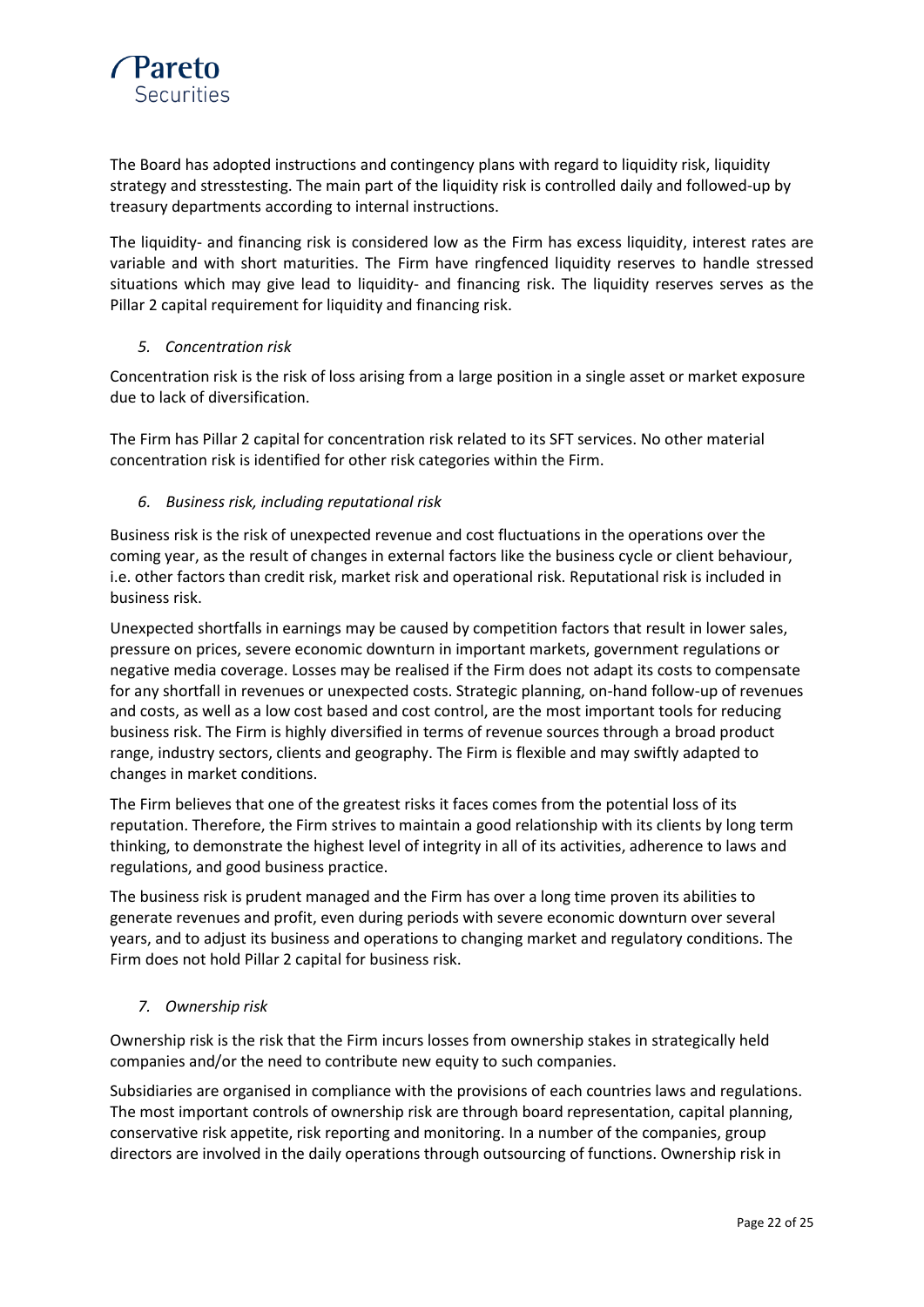

subsidiaries primarily takes the form of of covering operational losses due to operational risk or shortfall in income.

The mother company has from time to time transfered capital to subsidiaries for the purpose of strengthen the funds due to shortfall of revenues and earnings. Capital transfers to subsidiaries have been small relative to the size of Pareto Securities AS revenues, profit and balance sheet. Capital transfers have in the past not drained the Pareto Securities AS own funds.

An overview of subsidiaries and capital is provided in Chapter 3.

The ownership risk is considered to be low and the Firm has not identified Pillar 2 capital for ownership risk.

*8. Systemic risk*

Systemic risk is the possibility that an event trigger severe instability or collapse of a significant portion to the financial system which have a severe negative effect on an entire industry or economy. The Firm does not fund itself externally, has minimal direct exposure to the private housing market and low exposure to the derivatives markets in terms of increased margins and impairment of assets. Surplus liquidity is well diversified in short term placings such as deposits, covered bonds and repos with the largest Nordic banks. Liquidity can easily be re-allocated if required.

The Firm's exposure to systemic risk is considered to be low and the Firm holds no Pillar 2 capital for systemic risk.

# <span id="page-22-0"></span>**8. Remuneration**

The Firm's remuneration policy complies with chapter 15 of Regulations of 9 December 2016 regarding financial institutions which implements CRD IV requirements for a sound remuneration policy ('the Remuneration Regulations'). The requirements are intended to reduce excessive risk taking and promote sound and efficient management of risk and control of risk-taking behaviour by individuals in financial institutions. The regulation applies to all financial institutions, regardless of the individual firm's size and complexity.

The intentions behind the Firm's remuneration arrangements are to attract and retain skilled and highly qualified personnel, as well as to provide incentive arrangements focused on promoting a long-term perspective, responsibility and effective and sound risk management, not encouraging excessive risk taking and obtaining a sound balance between fixed and variable remuneration. The arrangements do not curtail the scope of the Firm for maintaining adequate own funds or, if necessary, to expand such funds.

The Board decides (i) the total amount to be paid in variable remuneration in respect of each financial year, (ii) the remuneration of senior executives and executives with overall responsibility for control functions, as well as (iii) measures to follow up the implementation of the remuneration arrangements.

All employees receive a fixed remuneration at a reasonable level and may in additional receive a discretionary remuneration. The discretionary remuneration is determined in view of the earnings of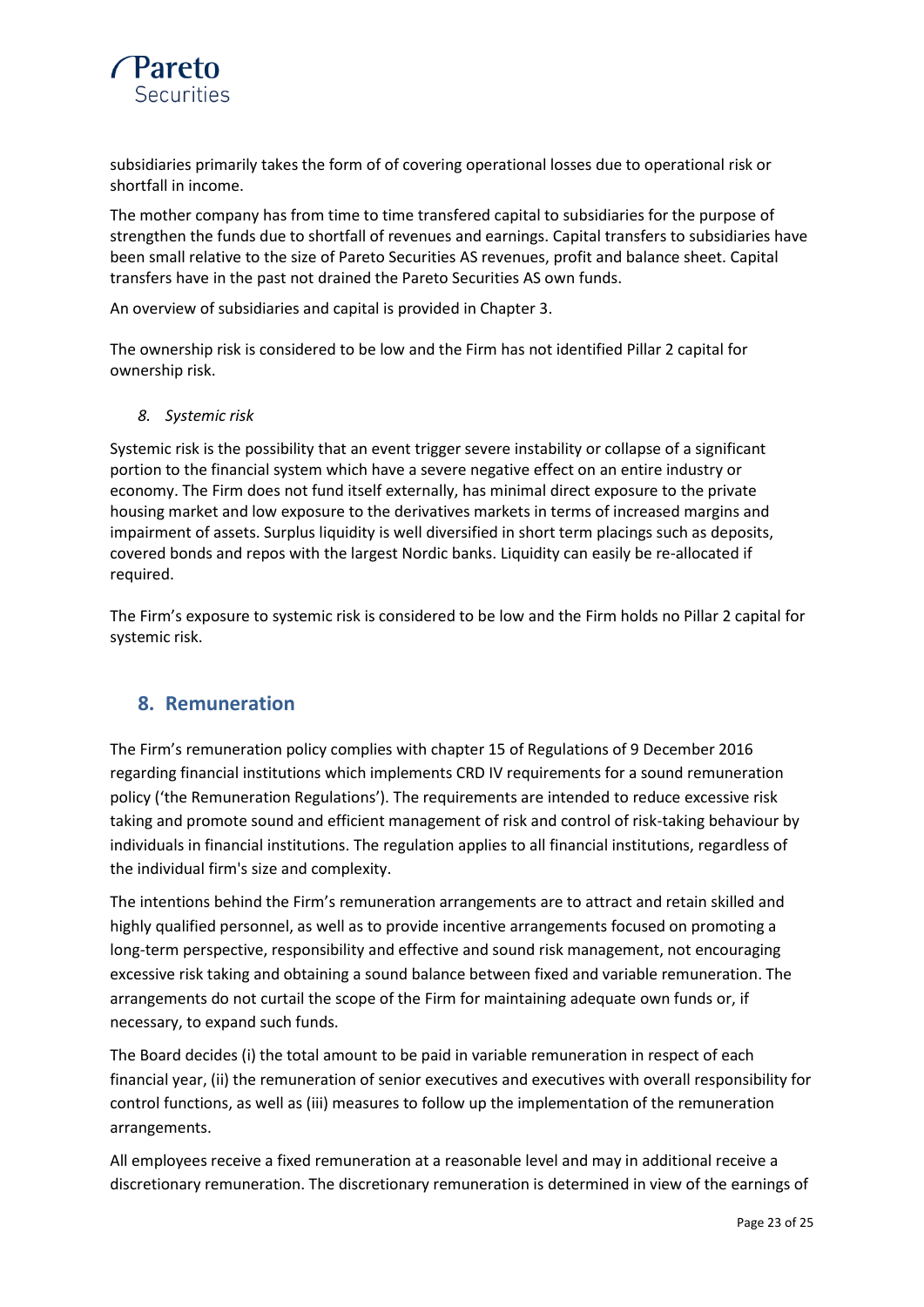

the Firm as a whole and the earnings of the relevant business unit, as well as whether the employee has brought in considerable new business or clients, engaged in external or internal activities of special value to the Firm or otherwise performed extraordinarily well, assumed major client/personnel responsibilities etc.

The remuneration arrangements differ between employees who are assumed to influence the Firm's risk ("risk takers" and other "special employees") and employees who are expected to have no or little potential impact on the Firm's risk. The risk takers may not receive a bonus in excess of 200 per cent of their fixed salary and 50 % of the bonus will be distributed over a three year time period.

Assessments are conducted to identify which employees can be considered «risk takers» or «special employees» (categories: senior executives, employees of material importance to the Firm's risk exposure, other employees with corresponding remuneration, as well as senior officers in control functions). The classification of employees into the above categories is based on the provisions of the Remuneration Regulations.

Chief Executive Officer, Head of Investment Banking, Head of Equity Sales and Head of Fixed Income Sales are identified as senior executives and significant risk takers. Chief Financial Officer, Head of Compliance and Head of Risk Management are identified as senior employees with control duties. An employee being a board member is identified as other special employee. No other «risk takers» or other «special employees» have been identified.

The remuneration to the Chairperson of the Board is TNOK 475. Members of the Board, employed in the Pareto AS Group do not receive remuneration for their services as board members. Paid remuneration to the CEO in 2018 was TNOK 12,213, consisting of fixed remuneration for 2018, 50 % variable remuneration for 2017 and paid out contingent remuneration from 2016, 2015 and 2014. The CEO owns 2.44 % of the shares in Pareto Securities AS through Nes Invest AS.

For 2018, special employees have received fixed work remuneration in the total amount of TNOK 23,320, with TNOK 18,320 being paid to senior executives and TNOK 5,000 being paid to employees with control duties.

Variable remuneration for special employees is divided into a cash portion of 50 % and a contingent capital portion of 50%. The contingent capital is retained by the Firm in the form of a subordinated loan bearing a market interest rate. The contingent capital is risk-adjusted annually and paid out over a three-year period. The contingent capital shall be reduced if thus merited by either the subsequent earnings of the Firm or subsequent performance.

Variable remuneration is divided into a cash portion of 50 % and a contingent capital portion of 50 % in accordance with the Remuneration Regulations and determined by the Board. The aggregated variable remuneration to the «risk takers» and «special employees» amounted to TNOK 31,253.5 for the year 2018. Variable remuneration was TNOK 24,567.5 for senior executives and TNOK 6,686 for senior employees with control duties.